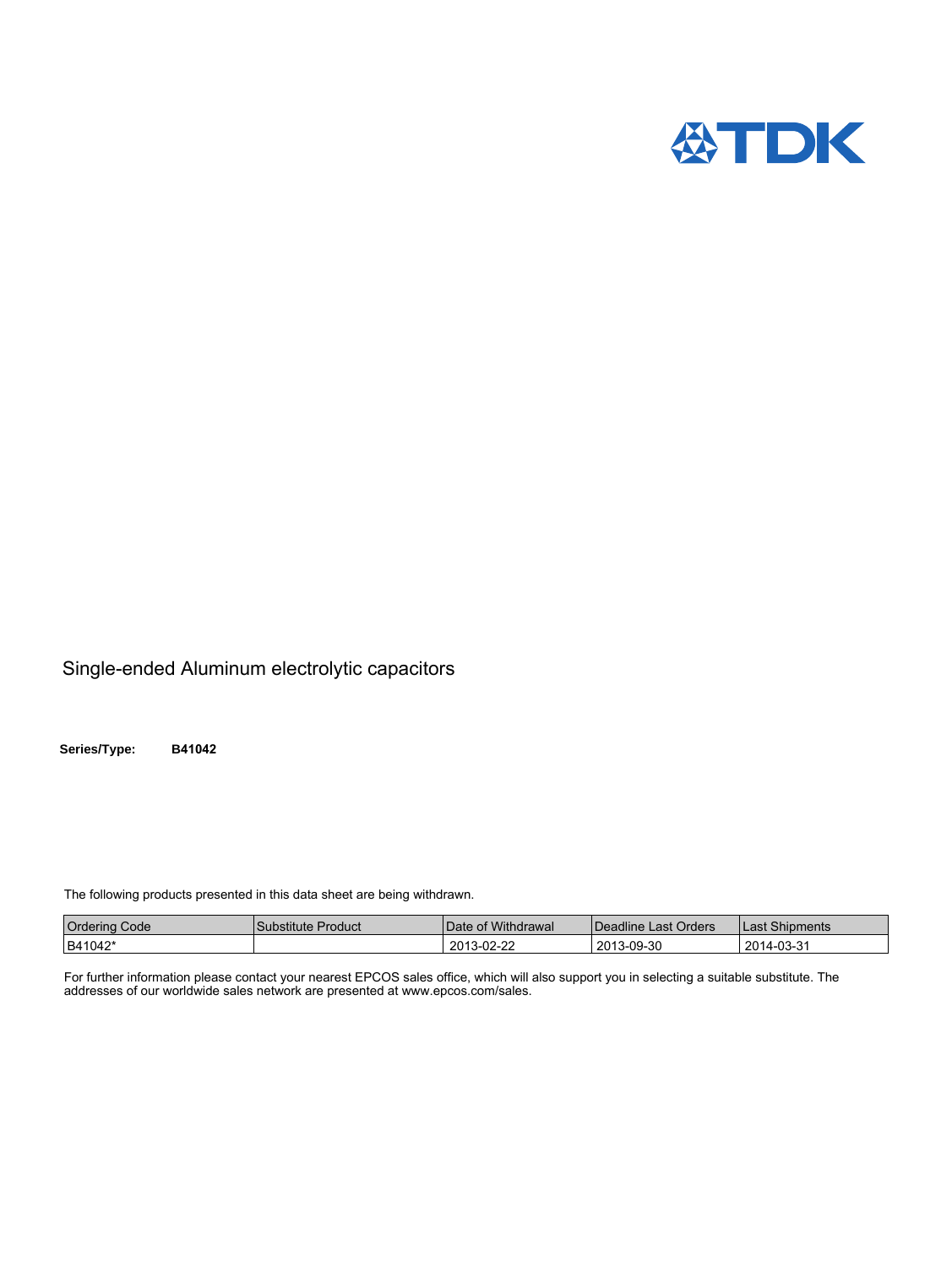## **Single-ended capacitors B41042 Low impedance – 105** °**C**

## **Long-life grade capacitors Low impedance – 105** °**C**

## **Applications**

■ Professional switch mode power supplies

## **Features**

- RoHS-compatible
- High C/V value
- Low impedance at high frequencies
- Load life of 5000 h at 105 °C

## **Construction**

- Radial leads
- Aluminum case, fully insulated
- Charge-discharge proof
- Minus pole marking on the insulating sleeve
- Case with safety vent from diameter 8 mm

## **Delivery mode**

- Bulk
- Taped, Ammo pack
- Cut
- Kinked



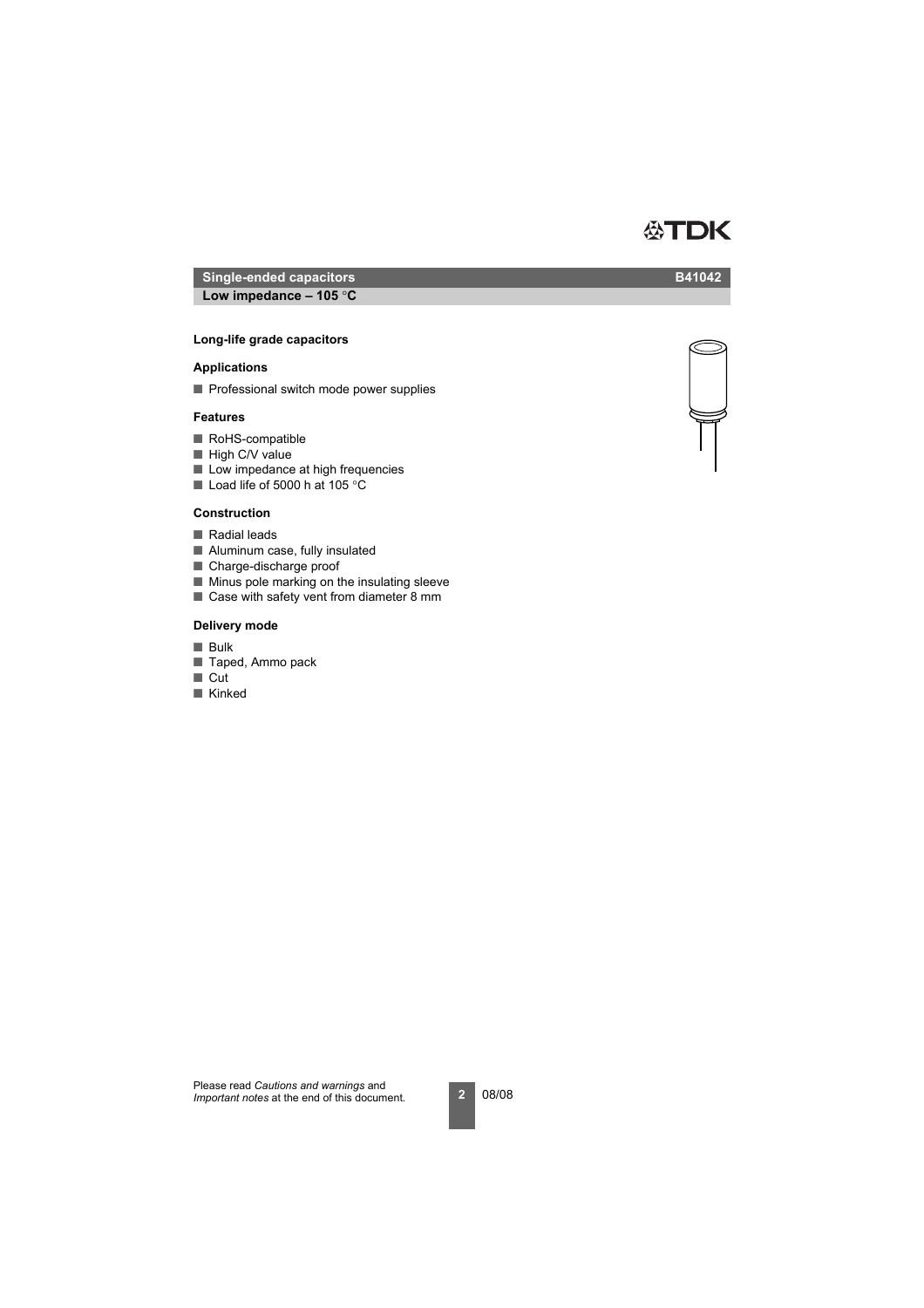

## **Low impedance – 105** °**C**

## **Specifications and characteristics in brief**

| Rated voltage $V_R$                                          | 6.3  80 V DC                                                                                                                                                                                                                 |                                                                                                                                                                                                                                                           |        |        |  |       |      |        |                  |      |      |
|--------------------------------------------------------------|------------------------------------------------------------------------------------------------------------------------------------------------------------------------------------------------------------------------------|-----------------------------------------------------------------------------------------------------------------------------------------------------------------------------------------------------------------------------------------------------------|--------|--------|--|-------|------|--------|------------------|------|------|
| Operating temp. range                                        |                                                                                                                                                                                                                              | $-55$ °C $\ldots$ +105 °C                                                                                                                                                                                                                                 |        |        |  |       |      |        |                  |      |      |
| Rated capacitance $C_{\rm P}$<br>(20 °C, 120 Hz)             | $0.4715000 \mu F$                                                                                                                                                                                                            |                                                                                                                                                                                                                                                           |        |        |  |       |      |        |                  |      |      |
| Capacitance tolerance                                        | $\pm 20\% \triangleq M$                                                                                                                                                                                                      |                                                                                                                                                                                                                                                           |        |        |  |       |      |        |                  |      |      |
| Load life<br>(105 °C, $V_R$ , $I_{AC,R}$ )                   |                                                                                                                                                                                                                              | 2000 h for $d = 56.3$ mm<br>Requirements:<br>3000 h for $d = 8$ mm<br>$\Delta$ C/C $\leq \pm 25\%$ of initial value<br>5000 h for $d \ge 10$ mm<br>$\leq$ 2 times initial specified limit<br>tan δ<br>$\leq$ initial specified limit<br>$I_{\text{leak}}$ |        |        |  |       |      |        |                  |      |      |
| Leakage current I <sub>leak</sub><br>(20 °C, after 1 minute) |                                                                                                                                                                                                                              | $I_{\text{leak}} \le 0.03 \ \mu A \cdot \left(\frac{C_R}{\mu F} \cdot \frac{V_R}{V}\right)$ or 4 $\mu A$                                                                                                                                                  |        |        |  |       |      |        |                  |      |      |
| Dissipation factor (max.)<br>(20 °C, 120 Hz)                 | For capacitance higher than 1000 $\mu$ F add 0.02 for every increase of<br>1000 $\mu$ F.                                                                                                                                     |                                                                                                                                                                                                                                                           |        |        |  |       |      |        |                  |      |      |
|                                                              | $V_R$ (V DC)                                                                                                                                                                                                                 | 6.3                                                                                                                                                                                                                                                       | 10     | 16     |  | 25    | 35   |        | 50               | 63   | 80   |
|                                                              | tan $\delta$                                                                                                                                                                                                                 | 0.22                                                                                                                                                                                                                                                      | 0.19   | 0.16   |  | 0.14  | 0.12 |        | 0.10             | 0.09 | 0.08 |
| Low temperature stability                                    | $V_R$ (V DC)                                                                                                                                                                                                                 | 1635<br>6.310                                                                                                                                                                                                                                             |        |        |  |       | 5080 |        |                  |      |      |
| (impedance ratio)<br>(120 Hz)                                | $\frac{Z(-55 °C)}{Z(+20 °C)}$                                                                                                                                                                                                | 4                                                                                                                                                                                                                                                         |        | 3      |  |       |      |        | $\overline{2}$   |      |      |
| Shelf life                                                   | After storage for 1000 h at 105 $\degree$ C, the capacitors shall meet the require-<br>ment of load life test after reforming process. After test: $V_R$ to be applied<br>for 30 minutes, 24 to 48 hours before measurement. |                                                                                                                                                                                                                                                           |        |        |  |       |      |        |                  |      |      |
| Frequency multiplier for                                     |                                                                                                                                                                                                                              | 50 Hz                                                                                                                                                                                                                                                     | 120 Hz | 500 Hz |  | 1 kHz |      | 10 kHz | 100 kHz          |      |      |
| rated ripple current                                         | $0.4727 \mu F$                                                                                                                                                                                                               | 0.40                                                                                                                                                                                                                                                      | 0.55   | 0.65   |  | 0.80  | 0.90 |        | 1.00             |      |      |
|                                                              | 33  330 µF                                                                                                                                                                                                                   | 0.60                                                                                                                                                                                                                                                      | 0.70   | 0.80   |  | 0.90  | 0.95 |        | 1.00             |      |      |
|                                                              | 390  1000 µF                                                                                                                                                                                                                 | 0.65                                                                                                                                                                                                                                                      | 0.80   | 0.85   |  | 0.98  | 1.00 |        | 1.00             |      |      |
|                                                              | 1200 µF                                                                                                                                                                                                                      | 0.80                                                                                                                                                                                                                                                      | 0.90   | 0.95   |  | 0.98  | 1.00 |        | 1.00             |      |      |
| Temperature multiplier                                       | +70 °C                                                                                                                                                                                                                       |                                                                                                                                                                                                                                                           | +85 °C |        |  |       |      |        | +105 $\degree$ C |      |      |
| for rated ripple current                                     | 1.96                                                                                                                                                                                                                         |                                                                                                                                                                                                                                                           | 1.68   |        |  |       |      | 1.00   |                  |      |      |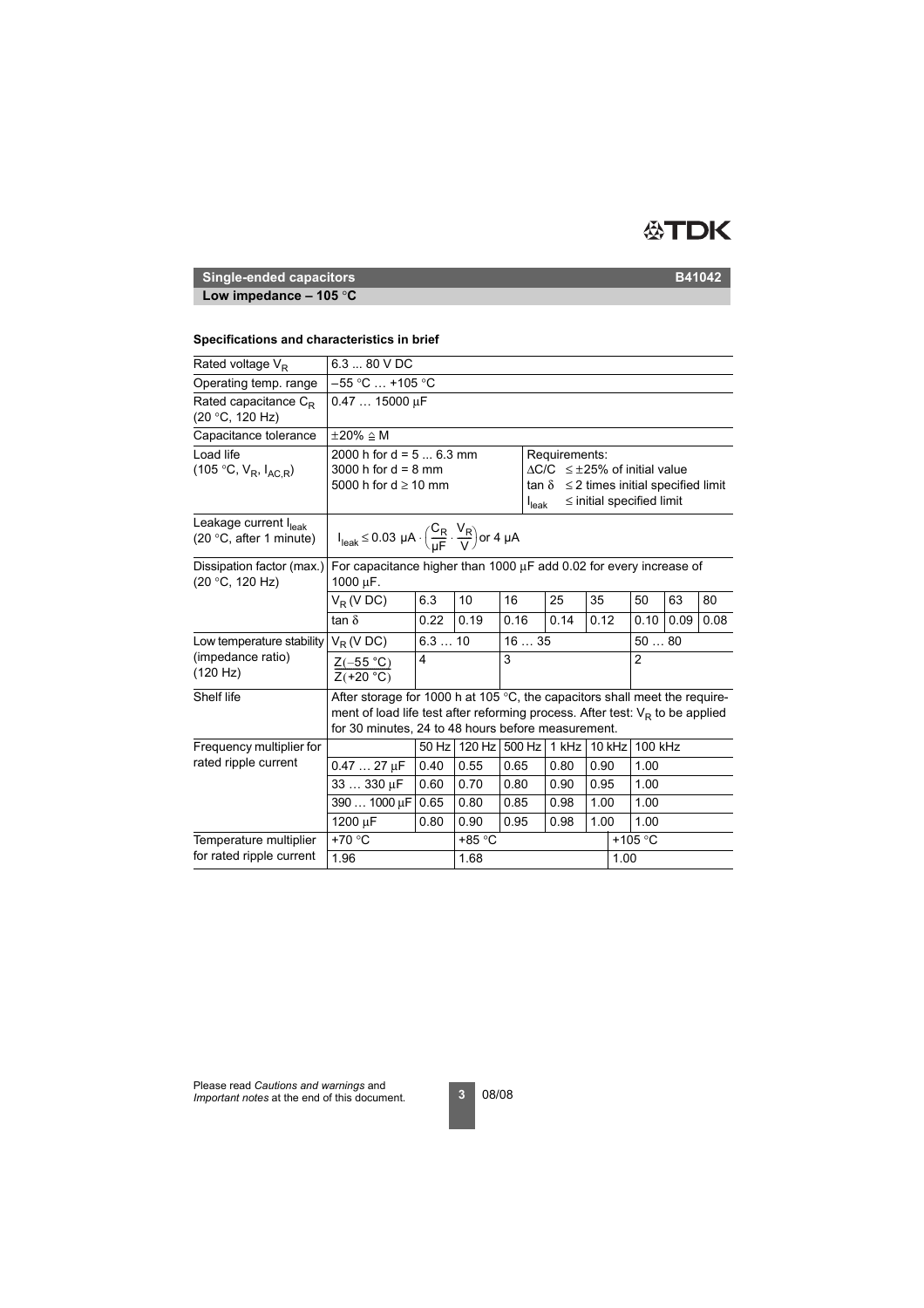

**Low impedance – 105** °**C**

## **Dimensional drawing**



Safety vent for diameter  $\geq 8$  mm.

#### **Case dimensions**

| $d \times l$        | $d_{\text{max}} \times I_{\text{max}}$ | a             | b             |
|---------------------|----------------------------------------|---------------|---------------|
| mm                  | mm                                     | mm            | mm            |
| $5 \times 11$       | $5.5 \times 12.5$                      | $2.0 \pm 0.5$ | $0.5 \pm 0.1$ |
| $6.3 \times 11$     | $6.8 \times 12.5$                      | $2.5 \pm 0.5$ | $0.5 \pm 0.1$ |
| $\times$ 11.5<br>8  | $8.5 \times 13.0$                      | $3.5 \pm 0.5$ | $0.6 \pm 0.1$ |
| $\times$ 12.5<br>10 | $11.0 \times 14.0$                     | $5.0 \pm 0.5$ | $0.6 \pm 0.1$ |
| 10<br>$\times$ 16   | $11.0 \times 17.5$                     | $5.0 \pm 0.5$ | $0.6 \pm 0.1$ |
| $\times 20$<br>10   | $11.0 \times 21.5$                     | $5.0 \pm 0.5$ | $0.6 \pm 0.1$ |
| $12.5 \times 20$    | $13.5 \times 22.0$                     | $5.0 \pm 0.5$ | $0.6 \pm 0.1$ |
| $12.5 \times 25$    | $13.5 \times 27.0$                     | $5.0 \pm 0.5$ | $0.6 \pm 0.1$ |
| $12.5 \times 31.5$  | $13.5 \times 33.5$                     | $5.0 \pm 0.5$ | $0.6 \pm 0.1$ |
| $12.5 \times 35.5$  | $13.5 \times 37.5$                     | $5.0 \pm 0.5$ | $0.6 \pm 0.1$ |
| $12.5 \times 40$    | $13.5 \times 42.0$                     | $5.0 \pm 0.5$ | $0.6 \pm 0.1$ |
| $16 \times 25$      | $17.0 \times 27.0$                     | $7.5 \pm 0.5$ | $0.8 \pm 0.1$ |
| $\times$ 31.5<br>16 | $17.0 \times 33.5$                     | $7.5 \pm 0.5$ | $0.8 \pm 0.1$ |
| $\times$ 35.5<br>16 | $17.0 \times 37.5$                     | $7.5 \pm 0.5$ | $0.8 \pm 0.1$ |
| $\times$ 40<br>16   | $17.0 \times 42.0$                     | $7.5 \pm 0.5$ | $0.8 \pm 0.1$ |
| 18<br>$\times$ 35.5 | $19.0 \times 37.5$                     | $7.5 \pm 0.5$ | $0.8 \pm 0.1$ |
| 18<br>$\times$ 40   | $19.0 \times 42.0$                     | $7.5 \pm 0.5$ | $0.8 \pm 0.1$ |
|                     |                                        |               |               |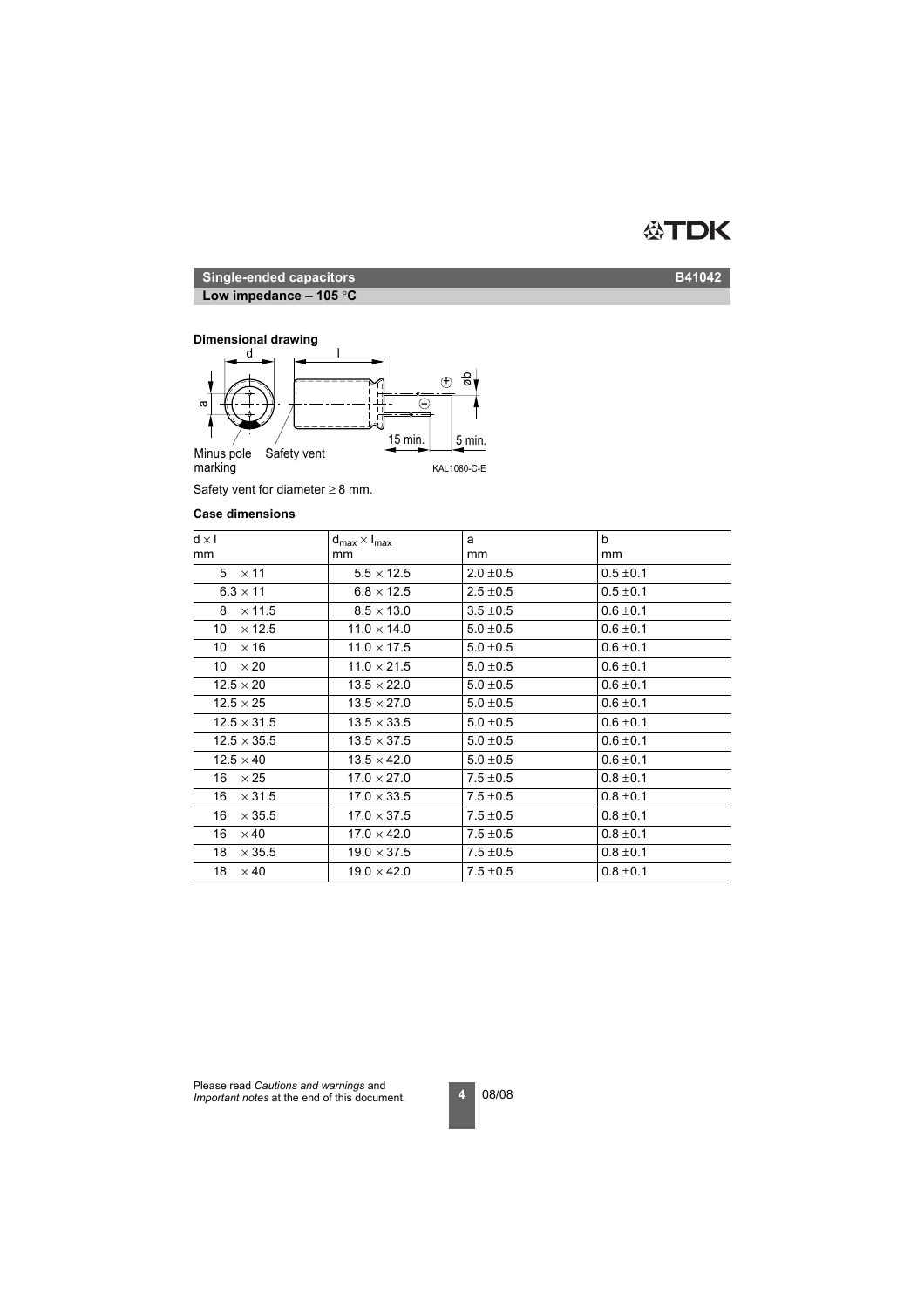

**Low impedance – 105** °**C**

## **Overview of available types**

| $V_R$ (V DC) | 6.3                 | 10                                | 16                  | 25                  |  |  |
|--------------|---------------------|-----------------------------------|---------------------|---------------------|--|--|
|              |                     | Case dimensions $d \times l$ (mm) |                     |                     |  |  |
| $C_R(\mu F)$ |                     |                                   |                     |                     |  |  |
| 33           |                     |                                   |                     | $\times$ 11<br>5    |  |  |
| 39           |                     |                                   |                     | $\times$ 11<br>5    |  |  |
| 47           |                     |                                   | $\times$ 11<br>5    | $6.3 \times 11$     |  |  |
| 56           |                     |                                   | $\times$ 11<br>5    | $6.3 \times 11$     |  |  |
| 68           |                     | $\times$ 11<br>5                  | $6.3 \times 11$     | $6.3 \times 11$     |  |  |
| 82           |                     | 5<br>$\times$ 11                  | $6.3 \times 11$     | $6.3 \times 11$     |  |  |
| 100          | $\times$ 11<br>5    | $6.3 \times 11$                   | $6.3 \times 11$     | $6.3 \times 15$     |  |  |
| 120          | $\times$ 11<br>5    | $6.3 \times 11$                   | $6.3 \times 11$     | $6.3\times15$       |  |  |
| 150          | $6.3 \times 11$     | $6.3 \times 11$                   | $6.3 \times 15$     | $\times$ 11.5<br>8  |  |  |
| 180          | $6.3 \times 11$     | $6.3 \times 11$                   | $6.3\times15$       | $\times$ 12.5<br>10 |  |  |
| 220          | $6.3 \times 11$     | $6.3\times15$                     | 8<br>$\times$ 11.5  | $\times$ 12.5<br>10 |  |  |
| 270          | $6.3 \times 15$     | $6.3 \times 15$                   | $\times$ 12.5<br>10 | $\times$ 16<br>10   |  |  |
| 330          | $6.3 \times 15$     | $\times$ 11.5<br>8                | $\times$ 12.5<br>10 | $\times$ 16<br>10   |  |  |
| 390          | $\times$ 11.5<br>8  | $\times$ 12.5<br>10               | $\times$ 16<br>10   | $\times$ 20<br>10   |  |  |
| 470          | $\times$ 12.5<br>10 | $\times$ 12.5<br>10               | 10<br>$\times$ 16   | $\times 20$<br>10   |  |  |
| 560          | $\times$ 12.5<br>10 | 10<br>$\times$ 16                 | $\times 20$<br>10   | $\times 25$<br>10   |  |  |
| 680          | $\times$ 16<br>10   | $\times$ 16<br>10                 | 10<br>$\times 20$   | $\times$ 31.5<br>10 |  |  |
| 820          | $\times$ 16<br>10   | 10<br>$\times\,20$                | $\times 25$<br>10   | $12.5 \times 20$    |  |  |
| 1000         | 10<br>$\times 20$   | 10<br>$\times 20$                 | 10<br>$\times$ 31.5 | $12.5 \times 25$    |  |  |
| 1200         | 10<br>$\times 20$   | $\times\,25$<br>10                | $12.5\times20$      | $12.5 \times 25$    |  |  |
| 1500         | $\times 25$<br>10   | $\times$ 31.5<br>10               | $12.5 \times 25$    | $12.5 \times 31.5$  |  |  |
| 1800         | $\times$ 31.5<br>10 | $12.5 \times 20$                  | $12.5 \times 31.5$  | $12.5 \times 35.5$  |  |  |
| 2200         | $\times$ 31.5<br>10 | $12.5 \times 25$                  | $12.5 \times 31.5$  | $12.5 \times 40$    |  |  |
| 2700         | $12.5\times25$      | $12.5\times31.5$                  | $12.5 \times 35.5$  | $\times$ 31.5<br>16 |  |  |
| 3300         | $12.5 \times 25$    | $12.5\times35.5$                  | $12.5 \times 40$    | $\times$ 35.5<br>16 |  |  |
| 3900         | $12.5 \times 31.5$  | $12.5 \times 40$                  | $\times$ 31.5<br>16 | 16<br>$\times$ 40   |  |  |
| 4700         | $12.5 \times 35.5$  | $\times$ 31.5<br>16               | $\times$ 35.5<br>16 | $\times$ 40<br>18   |  |  |
| 5600         | $12.5 \times 40$    | $\times$ 35.5<br>16               | $\times$ 40<br>16   |                     |  |  |
| 6800         | $\times$ 31.5<br>16 | $\times$ 35.5<br>16               | 18<br>$\times$ 35.5 |                     |  |  |
| 8200         | $\times$ 35.5<br>16 | 16<br>$\times$ 40                 | 18<br>$\times$ 40   |                     |  |  |
| 10000        | $\times$ 40<br>16   | 18<br>$\times$ 40                 |                     |                     |  |  |
| 12000        | 18<br>$\times$ 35.5 |                                   |                     |                     |  |  |
| 15000        | 18<br>$\times$ 40   |                                   |                     |                     |  |  |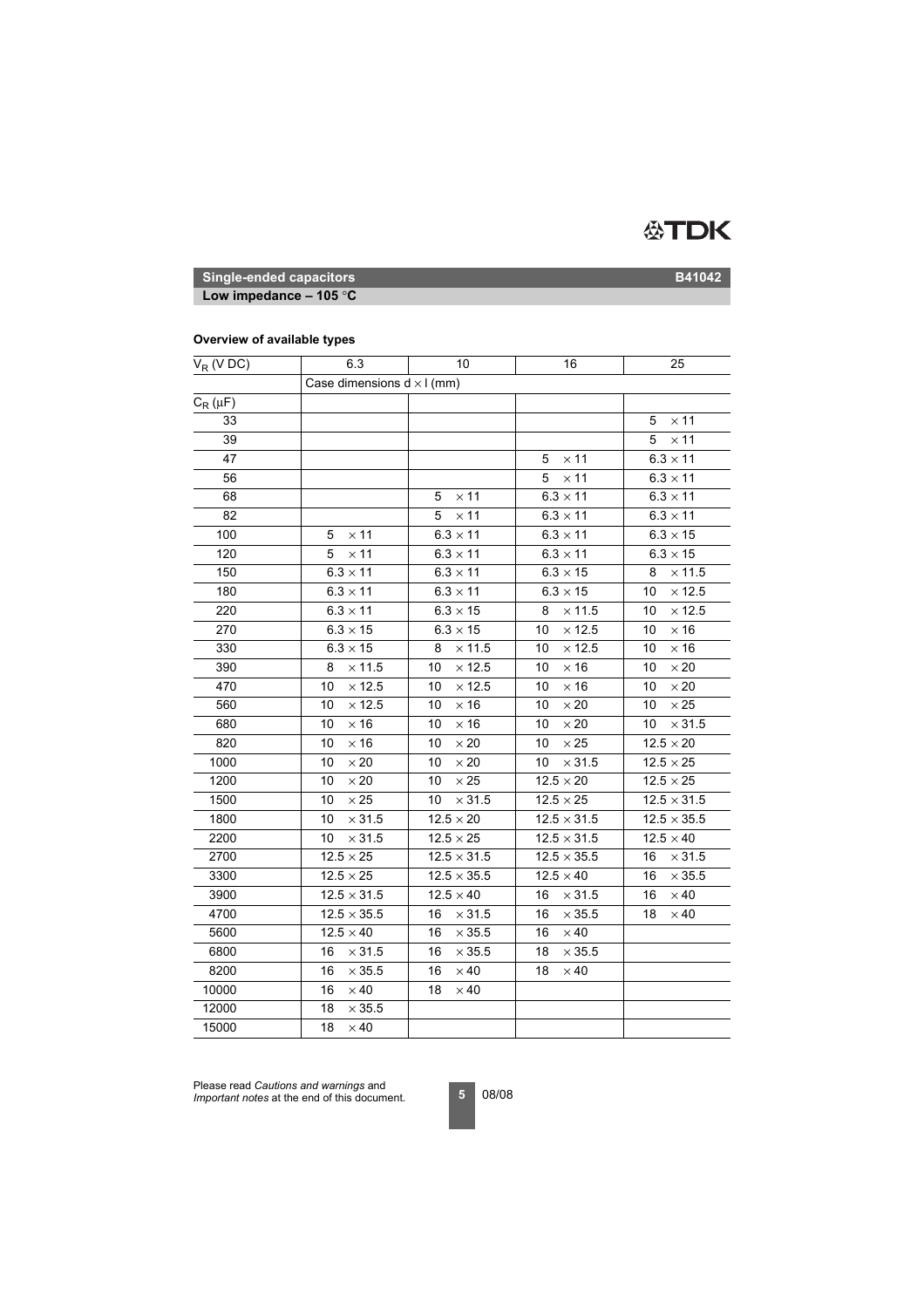

**Low impedance – 105** °**C**

## **Overview of available types**

| $V_R$ (V DC) | 35                                | 50                  | 63                  | 80                  |
|--------------|-----------------------------------|---------------------|---------------------|---------------------|
|              | Case dimensions $d \times l$ (mm) |                     |                     |                     |
| $C_R(\mu F)$ |                                   |                     |                     |                     |
| 0.47         |                                   | $\times$ 11<br>5    |                     |                     |
| 0.68         |                                   | $\times$ 11<br>5    |                     |                     |
| 1.0          |                                   | $\times$ 11<br>5    |                     |                     |
| 1.5          |                                   | $\times$ 11<br>5    |                     |                     |
| 2.2          |                                   | $\times$ 11<br>5    |                     |                     |
| 3.3          |                                   | $\times$ 11<br>5    |                     |                     |
| 4.7          |                                   | $\times$ 11<br>5    |                     | $\times$ 11<br>5    |
| 6.8          |                                   | 5<br>$\times$ 11    |                     | 5<br>$\times$ 11    |
| 10           |                                   | 5<br>$\times$ 11    | $\times$ 11<br>5    | $6.3 \times 11$     |
| 12           |                                   | $\times$ 11<br>5    | $\times$ 11<br>5    | $6.3 \times 11$     |
| 15           |                                   | $\times$ 11<br>5    | $6.3 \times 11$     | $6.3 \times 11$     |
| 18           |                                   | $\times$ 11<br>5    | $6.3 \times 11$     | $6.3 \times 11$     |
| 22           | $\times$ 11<br>5                  | $6.3 \times 11$     | $6.3 \times 11$     | $6.3 \times 15$     |
| 27           | $\times$ 11<br>5                  | $6.3 \times 11$     | $6.3 \times 11$     | $6.3 \times 15$     |
| 33           | $6.3 \times 11$                   | $6.3 \times 11$     | $6.3 \times 15$     | $\times$ 11.5<br>8  |
| 39           | $6.3 \times 11$                   | $6.3 \times 11$     | $6.3 \times 15$     | $\times$ 12.5<br>10 |
| 47           | $6.3 \times 11$                   | $6.3\times15$       | $\times$ 11.5<br>8  | $\times$ 12.5<br>10 |
| 56           | $6.3 \times 11$                   | $6.3 \times 15$     | $\times$ 12.5<br>10 | $\times$ 16<br>10   |
| 68           | $6.3 \times 15$                   | $\times$ 11.5<br>8  | $\times$ 12.5<br>10 | 10<br>$\times\,20$  |
| 82           | $6.3 \times 15$                   | $\times$ 12.5<br>10 | $\times$ 16<br>10   | $\times\,20$<br>10  |
| 100          | $\times$ 11.5<br>8                | $\times$ 16<br>10   | 10<br>$\times 20$   | $\times 25$<br>10   |
| 120          | $\times$ 12.5<br>10               | $\times$ 16<br>10   | $\times 20$<br>10   | $\times$ 31.5<br>10 |
| 150          | $\times$ 12.5<br>10               | 10<br>$\times 20$   | 10<br>$\times 25$   | $\times$ 31.5<br>10 |
| 180          | 10<br>$\times$ 16                 | $\times$ 20<br>10   | $\times$ 31.5<br>10 | $12.5 \times 25$    |
| 220          | $\times$ 16<br>10                 | 10<br>$\times\,25$  | $12.5 \times 20$    | $12.5 \times 31.5$  |
| 270          | 10<br>$\times 20$                 | $\times$ 31.5<br>10 | $12.5 \times 25$    | $12.5 \times 31.5$  |
| 330          | $\times 20$<br>10                 | $\times$ 31.5<br>10 | $12.5 \times 25$    | $12.5 \times 35.5$  |
| 390          | $\times\,25$<br>10                | $12.5 \times 25$    | $12.5 \times 31.5$  | $12.5 \times 40$    |
| 470          | $\times$ 31.5<br>10               | $12.5 \times 25$    | $12.5 \times 35.5$  | $\times$ 31.5<br>16 |
| 560          | $12.5 \times 20$                  | $12.5\times31.5$    | $12.5 \times 40$    | $\times$ 35.5<br>16 |
| 680          | $12.5\times25$                    | $12.5 \times 35.5$  | $\times$ 31.5<br>16 | $\times 40$<br>16   |
| 820          | $12.5\times25$                    | $12.5 \times 40$    | $\times$ 35.5<br>16 | $\times$ 35.5<br>18 |
| 1000         | $12.5 \times 31.5$                | 16<br>$\times$ 31.5 | 16<br>$\times$ 40   | $\times$ 40<br>18   |
| 1200         | $12.5 \times 35.5$                | 16<br>$\times$ 35.5 | 18<br>$\times$ 40   |                     |

Please read *Cautions and warnings* and *Important notes* at the end of this document.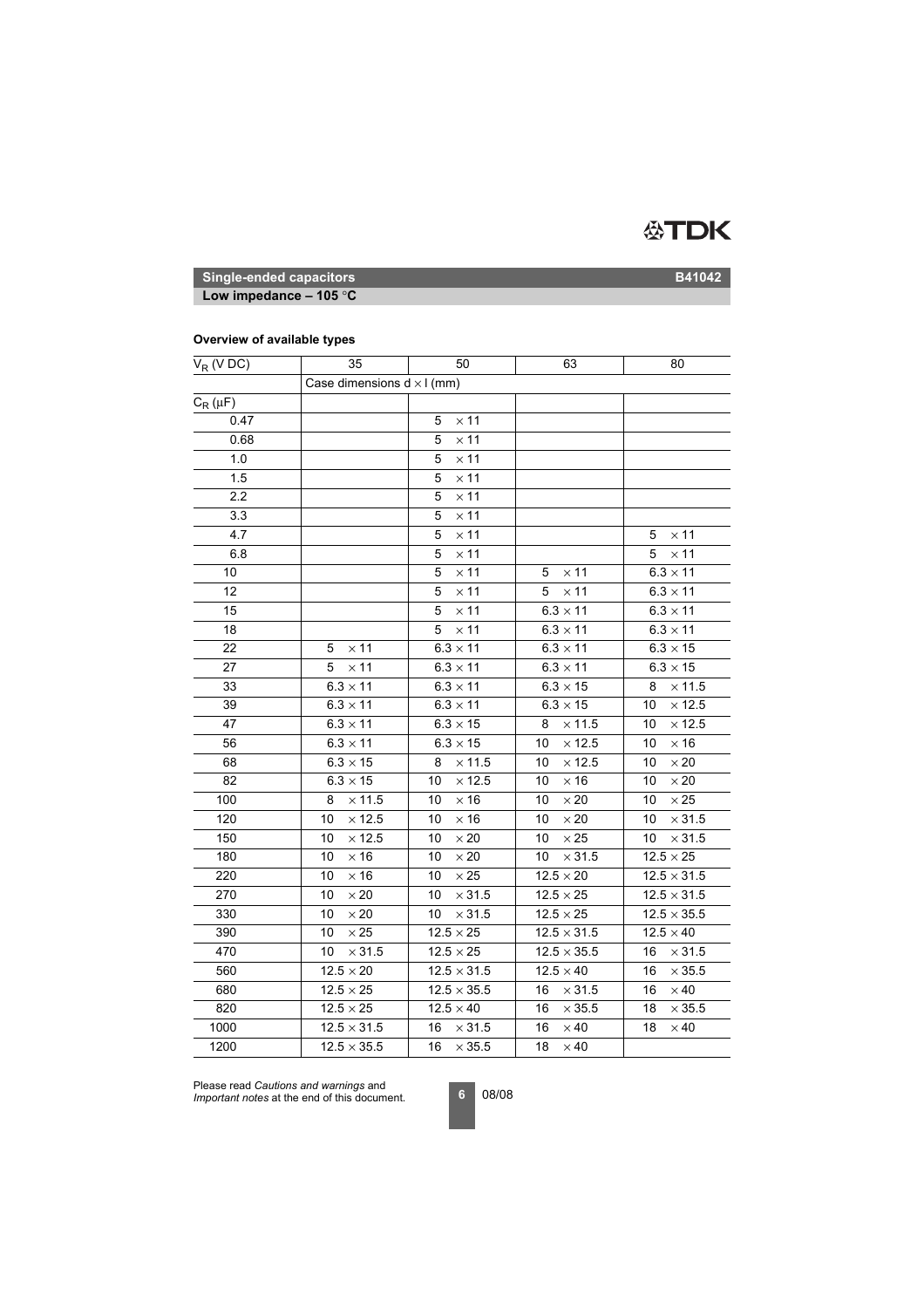

**Low impedance – 105** °**C**

## **Overview of available types**

| $V_R$ (V DC) | 35                  | 50                                | 63 | 80 |  |  |  |  |
|--------------|---------------------|-----------------------------------|----|----|--|--|--|--|
|              |                     | Case dimensions $d \times l$ (mm) |    |    |  |  |  |  |
| $C_R(\mu F)$ |                     |                                   |    |    |  |  |  |  |
| 1500         | $12.5 \times 40$    | $16 \times 40$                    |    |    |  |  |  |  |
| 1800         | $\times$ 31.5<br>16 | 18<br>$\times$ 35.5               |    |    |  |  |  |  |
| 2200         | $\times$ 35.5<br>16 | 18<br>$\times$ 40                 |    |    |  |  |  |  |
| 2700         | 16<br>$\times$ 40   |                                   |    |    |  |  |  |  |
| 3300         | $\times$ 40<br>18   |                                   |    |    |  |  |  |  |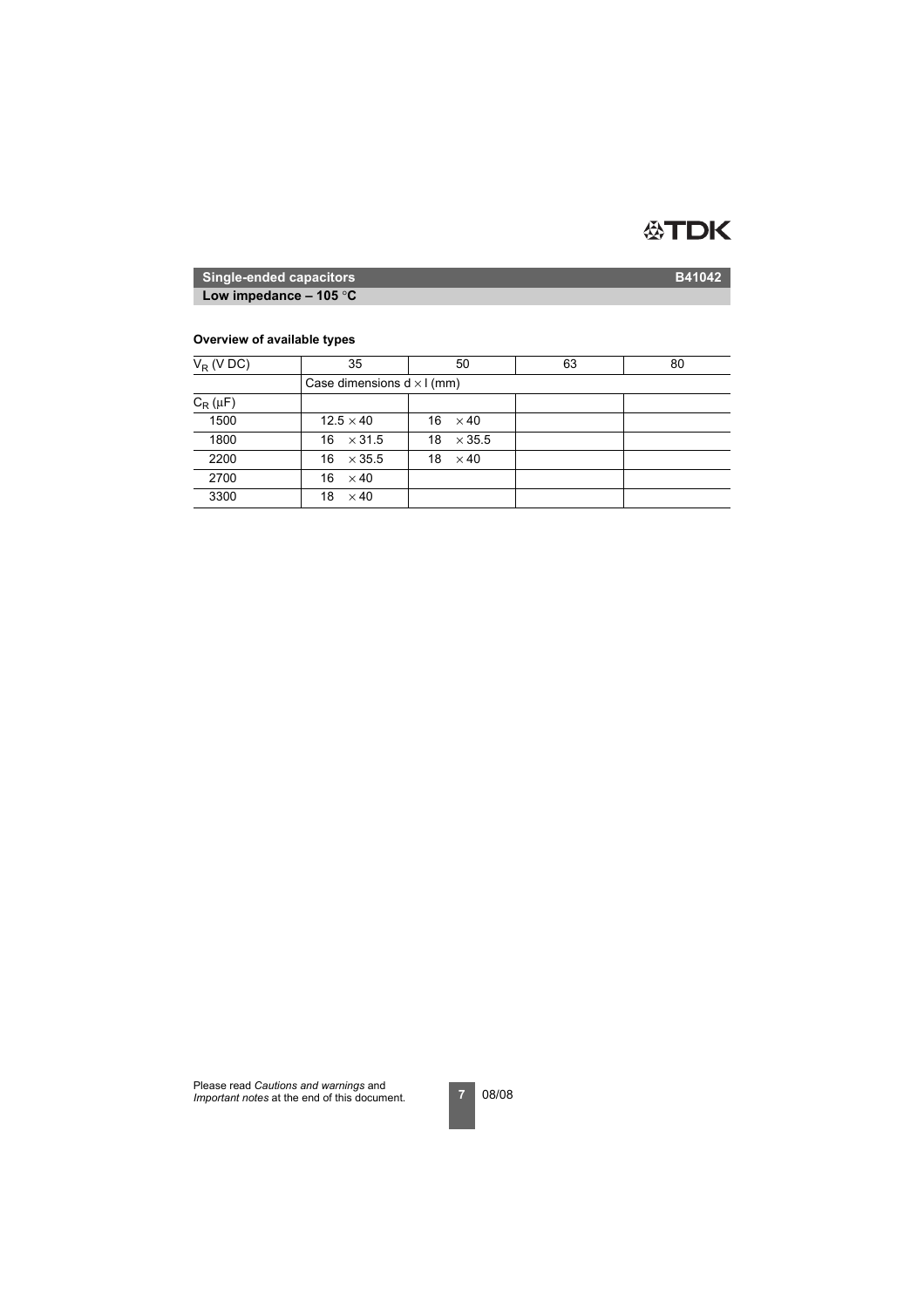

**Low impedance – 105** °**C**

| $V_R$<br>V <sub>DC</sub> | $\mathrm{C_{R}}$<br>120 Hz<br>20 °C<br>μF | Case<br>dimensions<br>$d \times I$<br>mm | $Z_{\text{max}}$<br>100 kHz<br>20 °C<br>Ω | $I_{AC,R}$<br>100 kHz<br>105 °C<br>mA | Ordering codes<br>(composition see<br>below) |
|--------------------------|-------------------------------------------|------------------------------------------|-------------------------------------------|---------------------------------------|----------------------------------------------|
|                          |                                           |                                          |                                           |                                       |                                              |
| 6.3                      | 100                                       | 5<br>$\times$ 11                         | 1.200                                     | 152                                   | B41042A2107M***                              |
|                          | 120                                       | 5<br>$\times$ 11                         | 1.100                                     | 176                                   | B41042A2127M***                              |
|                          | 150                                       | $6.3 \times 11$                          | 1.000                                     | 227                                   | B41042A2157M***                              |
|                          | 180                                       | $6.3 \times 11$                          | 0.900                                     | 253                                   | B41042A2187M***                              |
|                          | 220                                       | $6.3 \times 11$                          | 0.870                                     | 287                                   | B41042A2227M***                              |
|                          | 270                                       | $6.3 \times 15$                          | 0.700                                     | 374                                   | B41042A2277M***                              |
|                          | 330                                       | $6.3 \times 15$                          | 0.580                                     | 400                                   | B41042A2337M***                              |
|                          | 390                                       | $\times$ 11.5<br>8                       | 0.480                                     | 448                                   | B41042A2397M***                              |
|                          | 470                                       | 10<br>$\times$ 12.5                      | 0.390                                     | 551                                   | B41042A2477M***                              |
|                          | 560                                       | 10<br>$\times$ 12.5                      | 0.350                                     | 597                                   | B41042A2567M***                              |
|                          | 680                                       | $\times$ 16<br>10                        | 0.300                                     | 731                                   | B41042A2687M***                              |
|                          | 820                                       | 10<br>$\times$ 16                        | 0.270                                     | 796                                   | B41042A2827M***                              |
|                          | 1000                                      | 10<br>$\times 20$                        | 0.230                                     | 953                                   | B41042A2108M***                              |
|                          | 1200                                      | 10<br>$\times 20$                        | 0.200                                     | 1022                                  | B41042A2128M***                              |
|                          | 1500                                      | $\times 25$<br>10                        | 0.160                                     | 1221                                  | B41042A2158M***                              |
|                          | 1800                                      | 10<br>$\times$ 31.5                      | 0.120                                     | 1375                                  | B41042A2188M***                              |
|                          | 2200                                      | 10<br>$\times$ 31.5                      | 0.095                                     | 1472                                  | B41042A2228M***                              |
|                          | 2700                                      | $12.5 \times 25$                         | 0.092                                     | 1592                                  | B41042A2278M***                              |
|                          | 3300                                      | $12.5 \times 25$                         | 0.090                                     | 1711                                  | B41042A2338M***                              |
|                          | 3900                                      | $12.5 \times 31.5$                       | 0.080                                     | 1914                                  | B41042A2398M***                              |
|                          | 4700                                      | $12.5 \times 35.5$                       | 0.061                                     | 2102                                  | B41042A2478M***                              |
|                          | 5600                                      | $12.5 \times 40$                         | 0.059                                     | 2373                                  | B41042A2568M***                              |
|                          | 6800                                      | 16<br>$\times$ 31.5                      | 0.056                                     | 2376                                  | B41042A2688M***                              |
|                          | 8200                                      | 16<br>$\times$ 35.5                      | 0.050                                     | 2551                                  | B41042A2828M***                              |
|                          | 10000                                     | 16<br>$\times$ 40                        | 0.045                                     | 2753                                  | B41042A2109M***                              |
|                          | 12000                                     | 18<br>$\times$ 35.5                      | 0.040                                     | 2825                                  | B41042A2129M***                              |
|                          | 15000                                     | 18<br>$\times$ 40                        | 0.036                                     | 2963                                  | B41042A2159M***                              |

#### **Technical data and ordering codes**

\*\*\* = Version

000 = for standard leads, bulk

 $001$  = for kinked leads, bulk

002 = for cut leads, bulk

016 = for taped leads, Ammo pack, lead spacing a = 2.0 mm

 $007$  = for taped leads, Ammo pack, lead spacing a = 2.5 mm

006 = for taped leads, Ammo pack, lead spacing a = 3.5 mm

 $008$  = for taped leads, Ammo pack, lead spacing  $a = 5.0$  mm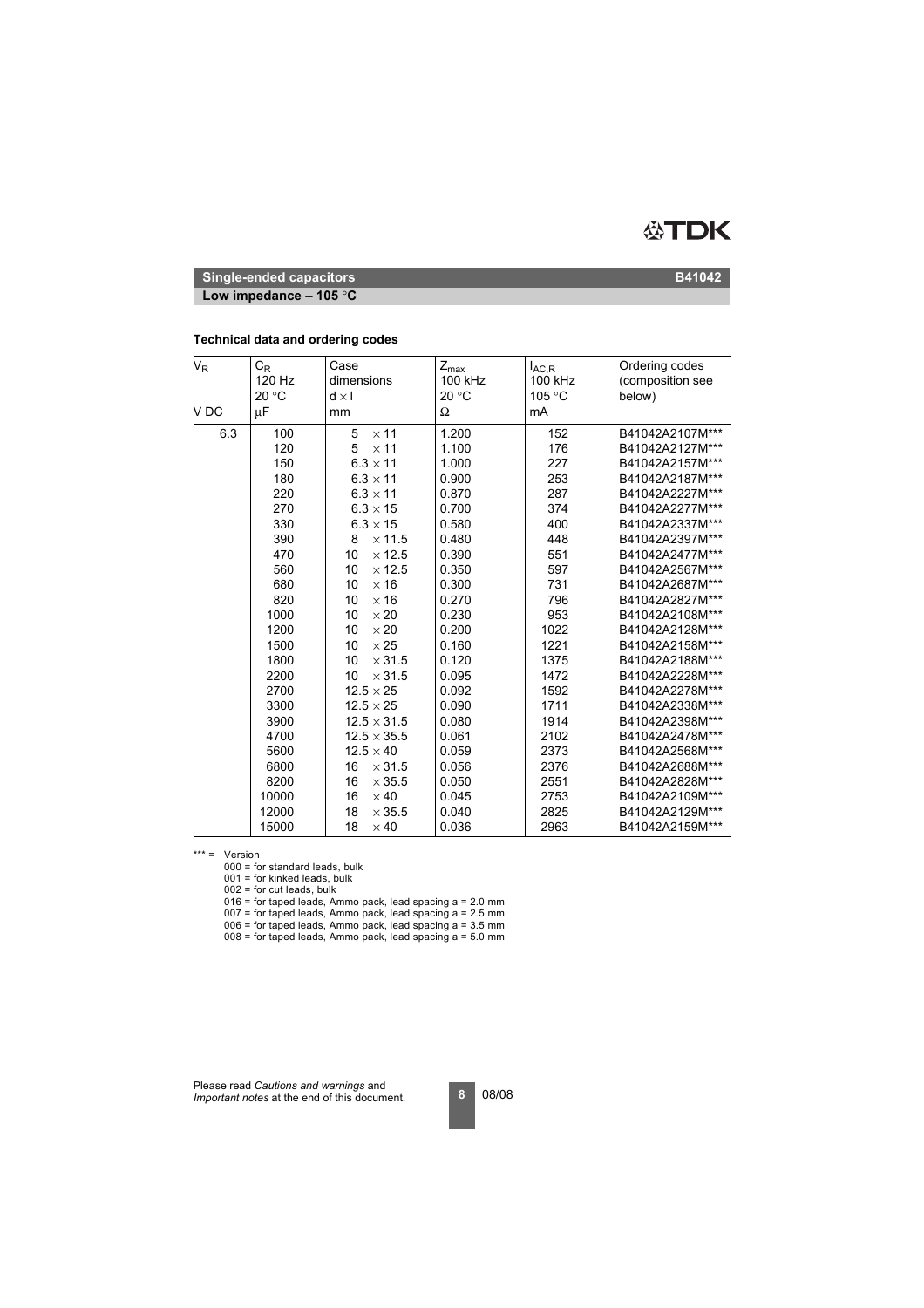

**Low impedance – 105** °**C**

| <b>Technical data and ordering codes</b> |  |  |  |  |
|------------------------------------------|--|--|--|--|
|------------------------------------------|--|--|--|--|

| $\mathsf{V}_{\mathsf{R}}$<br>V <sub>DC</sub> | $C_R$<br>120 Hz<br>20 °C<br>μF | Case<br>dimensions<br>$d \times I$<br>mm | $Z_{\sf max}$<br>100 kHz<br>20 °C<br>Ω | $I_{AC,R}$<br>100 kHz<br>105 °C<br>mA | Ordering code<br>(composition see<br>below) |
|----------------------------------------------|--------------------------------|------------------------------------------|----------------------------------------|---------------------------------------|---------------------------------------------|
|                                              |                                |                                          |                                        |                                       |                                             |
| 10                                           | 68                             | 5<br>$\times$ 11                         | 1.600                                  | 152                                   | B41042A3686M***                             |
|                                              | 82                             | $\times$ 11<br>5                         | 1.400                                  | 176                                   | B41042A3826M***                             |
|                                              | 100                            | $6.3 \times 11$                          | 1.200                                  | 211                                   | B41042A3107M***                             |
|                                              | 120                            | $6.3 \times 11$                          | 1.000                                  | 236                                   | B41042A3127M***                             |
|                                              | 150                            | $6.3 \times 11$                          | 0.820                                  | 268                                   | B41042A3157M***                             |
|                                              | 180                            | $6.3 \times 11$                          | 0.680                                  | 291                                   | B41042A3187M***                             |
|                                              | 220                            | $6.3 \times 15$                          | 0.580                                  | 372                                   | B41042A3227M***                             |
|                                              | 270                            | $6.3 \times 15$                          | 0.520                                  | 405                                   | B41042A3277M***                             |
|                                              | 330                            | 8<br>$\times$ 11.5                       | 0.470                                  | 463                                   | B41042A3337M***                             |
|                                              | 390                            | 10<br>$\times$ 12.5                      | 0.430                                  | 552                                   | B41042A3397M***                             |
|                                              | 470                            | 10<br>$\times$ 12.5                      | 0.390                                  | 596                                   | B41042A3477M***                             |
|                                              | 560                            | 10<br>$\times$ 16                        | 0.330                                  | 733                                   | B41042A3567M***                             |
|                                              | 680                            | 10<br>$\times$ 16                        | 0.280                                  | 798                                   | B41042A3687M***                             |
|                                              | 820                            | $\times 20$<br>10                        | 0.230                                  | 987                                   | B41042A3827M***                             |
|                                              | 1000                           | 10<br>$\times 20$                        | 0.180                                  | 1061                                  | B41042A3108M***                             |
|                                              | 1200                           | $\times 25$<br>10                        | 0.160                                  | 1282                                  | B41042A3128M***                             |
|                                              | 1500                           | $\times$ 31.5<br>10                      | 0.120                                  | 1443                                  | B41042A3158M***                             |
|                                              | 1800                           | $12.5 \times 20$                         | 0.100                                  | 1472                                  | B41042A3188M***                             |
|                                              | 2200                           | $12.5 \times 25$                         | 0.090                                  | 1715                                  | B41042A3228M***                             |
|                                              | 2700                           | $12.5 \times 31.5$                       | 0.080                                  | 1941                                  | B41042A3278M***                             |
|                                              | 3300                           | $12.5 \times 35.5$                       | 0.068                                  | 2184                                  | B41042A3338M***                             |
|                                              | 3900                           | $12.5 \times 40$                         | 0.063                                  | 2362                                  | B41042A3398M***                             |
|                                              | 4700                           | 16<br>$\times$ 31.5                      | 0.056                                  | 2422                                  | B41042A3478M***                             |
|                                              | 5600                           | 16<br>$\times$ 35.5                      | 0.050                                  | 2613                                  | B41042A3568M***                             |
|                                              | 6800                           | 16<br>$\times$ 35.5                      | 0.045                                  | 2682                                  | B41042A3688M***                             |
|                                              | 8200                           | 16<br>$\times$ 40                        | 0.041                                  | 2812                                  | B41042A3828M***                             |
|                                              | 10000                          | 18<br>$\times$ 40                        | 0.360                                  | 3045                                  | B41042A3109M***                             |

\*\*\* = Version

000 = for standard leads, bulk

 $001$  = for kinked leads, bulk

002 = for cut leads, bulk

016 = for taped leads, Ammo pack, lead spacing a = 2.0 mm

 $007$  = for taped leads, Ammo pack, lead spacing  $a = 2.5$  mm

006 = for taped leads, Ammo pack, lead spacing a = 3.5 mm  $008$  = for taped leads, Ammo pack, lead spacing  $a = 5.0$  mm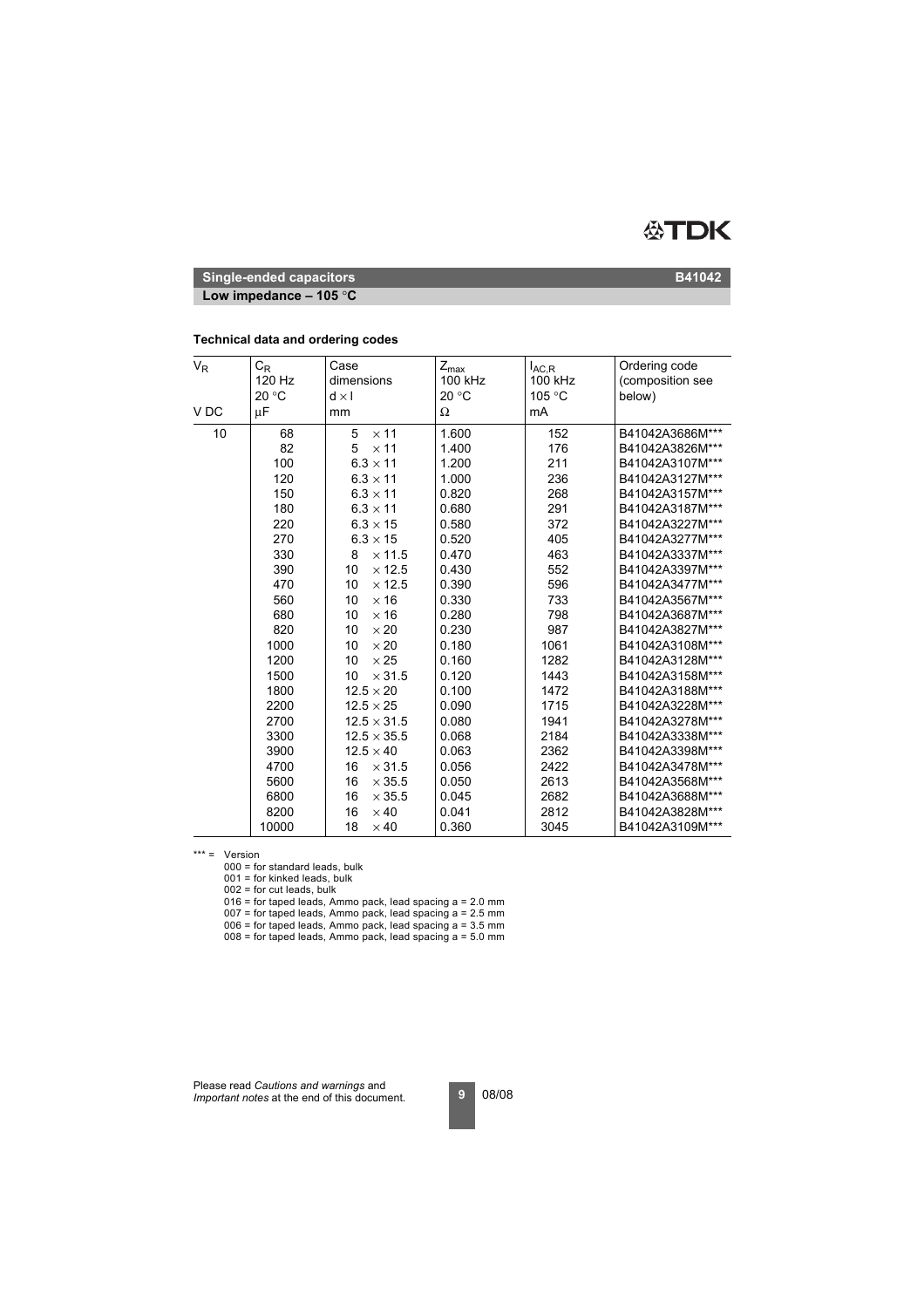

**Low impedance – 105** °**C**

| $V_R$           | $C_R$  | Case                | $Z_{\text{max}}$ | $I_{AC,R}$ | Ordering code    |
|-----------------|--------|---------------------|------------------|------------|------------------|
|                 | 120 Hz | dimensions          | 100 kHz          | 100 kHz    | (composition see |
|                 | 20 °C  | $d \times l$        | 20 °C            | 105 °C     | below)           |
| V <sub>DC</sub> | μF     | mm                  | Ω                | mA         |                  |
| 16              | 47     | 5<br>$\times$ 11    | 1.200            | 155        | B41042A4476M***  |
|                 | 56     | $\times$ 11<br>5    | 1.000            | 176        | B41042A4566M***  |
|                 | 68     | $6.3 \times 11$     | 0.900            | 221        | B41042A4686M***  |
|                 | 82     | $6.3 \times 11$     | 0.780            | 243        | B41042A4826M***  |
|                 | 100    | $6.3 \times 11$     | 0.580            | 267        | B41042A4107M***  |
|                 | 120    | $6.3 \times 11$     | 0.550            | 292        | B41042A4127M***  |
|                 | 150    | $6.3 \times 15$     | 0.520            | 376        | B41042A4157M***  |
|                 | 180    | $6.3 \times 15$     | 0.500            | 408        | B41042A4187M***  |
|                 | 220    | $\times$ 11.5<br>8  | 0.470            | 462        | B41042A4227M***  |
|                 | 270    | 10<br>$\times$ 12.5 | 0.420            | 553        | B41042A4277M***  |
|                 | 330    | $\times$ 12.5<br>10 | 0.390            | 597        | B41042A4337M***  |
|                 | 390    | $\times$ 16<br>10   | 0.310            | 731        | B41042A4397M***  |
|                 | 470    | 10<br>$\times$ 16   | 0.230            | 772        | B41042A4477M***  |
|                 | 560    | 10<br>$\times 20$   | 0.210            | 954        | B41042A4567M***  |
|                 | 680    | $\times 20$<br>10   | 0.180            | 1021       | B41042A4687M***  |
|                 | 820    | $\times 25$<br>10   | 0.150            | 1225       | B41042A4827M***  |
|                 | 1000   | $\times$ 31.5<br>10 | 0.120            | 1411       | B41042A4108M***  |
|                 | 1200   | $12.5 \times 20$    | 0.100            | 1432       | B41042A4128M***  |
|                 | 1500   | $12.5 \times 25$    | 0.082            | 1665       | B41042A4158M***  |
|                 | 1800   | $12.5 \times 31.5$  | 0.075            | 1881       | B41042A4188M***  |
|                 | 2200   | $12.5 \times 31.5$  | 0.068            | 2015       | B41042A4228M***  |
|                 | 2700   | $12.5 \times 35.5$  | 0.062            | 2223       | B41042A4278M***  |
|                 | 3300   | $12.5 \times 40$    | 0.056            | 1412       | B41042A4338M***  |
|                 | 3900   | 16<br>$\times$ 31.5 | 0.050            | 2471       | B41042A4398M***  |
|                 | 4700   | $\times$ 35.5<br>16 | 0.045            | 2585       | B41042A4478M***  |
|                 | 5600   | $\times$ 40<br>16   | 0.041            | 2822       | B41042A4568M***  |
|                 | 6800   | 18<br>$\times$ 35.5 | 0.036            | 2903       | B41042A4688M***  |
|                 | 8200   | 18<br>$\times$ 40   | 0.035            | 3041       | B41042A4828M***  |

#### **Technical data and ordering codes**

\*\*\* = Version

000 = for standard leads, bulk

 $001$  = for kinked leads, bulk

002 = for cut leads, bulk

 $016$  = for taped leads, Ammo pack, lead spacing  $a = 2.0$  mm

 $007$  = for taped leads, Ammo pack, lead spacing  $a = 2.5$  mm

 $006$  = for taped leads, Ammo pack, lead spacing  $a = 3.5$  mm

 $008$  = for taped leads, Ammo pack, lead spacing  $a = 5.0$  mm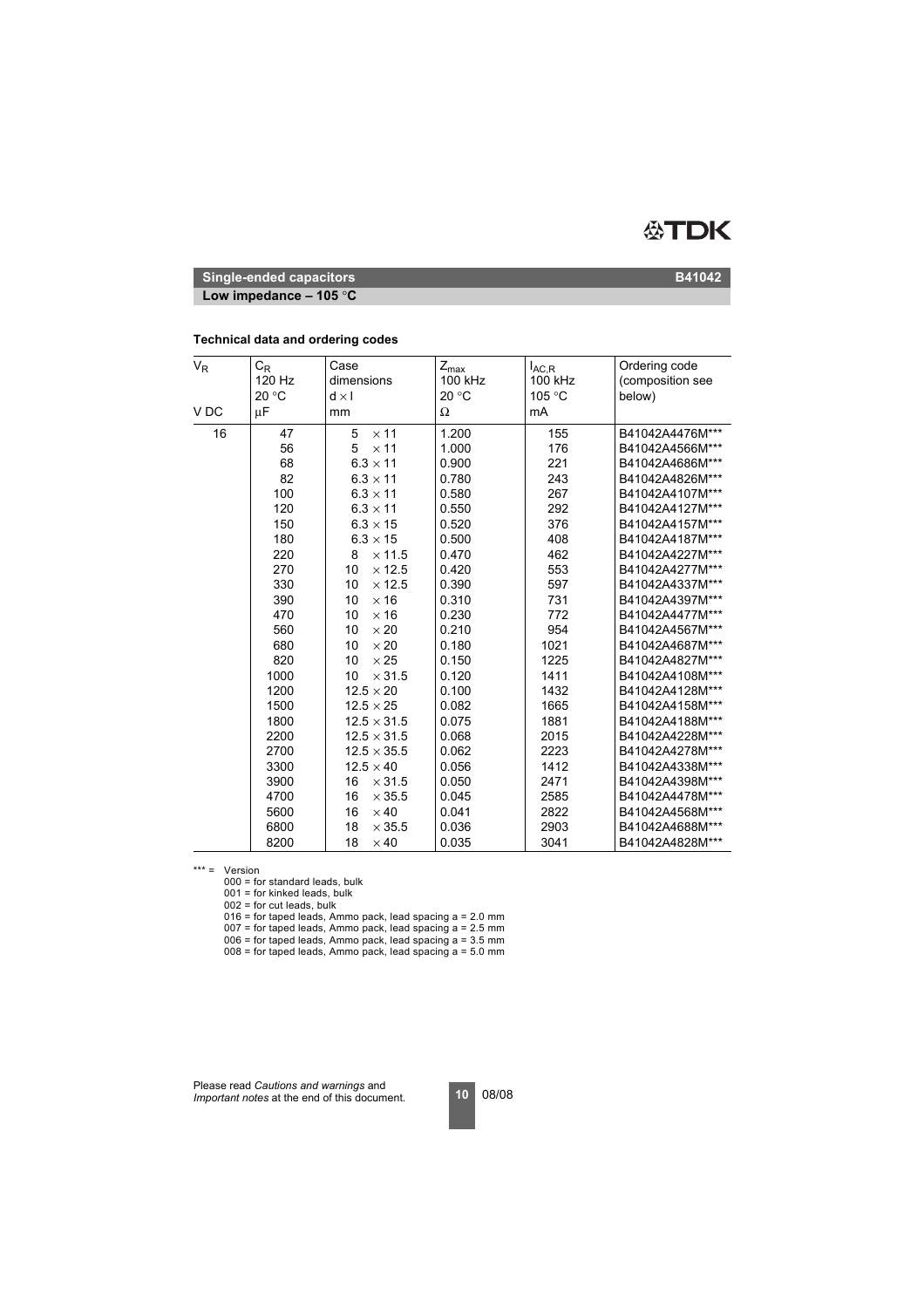

**Low impedance – 105** °**C**

| $V_R$           | $\mathtt{C_{R}}$<br>120 Hz<br>20 °C | Case<br>dimensions<br>$d \times l$ | $Z_{\text{max}}$<br>100 kHz<br>20 °C | $I_{AC,R}$<br>100 kHz<br>105 °C | Ordering code<br>(composition see<br>below) |
|-----------------|-------------------------------------|------------------------------------|--------------------------------------|---------------------------------|---------------------------------------------|
| V <sub>DC</sub> | $\mu$ F                             | mm                                 | Ω                                    | mA                              |                                             |
| 25              | 33                                  | 5<br>$\times$ 11                   | 1.500                                | 156                             | B41042A5336M***                             |
|                 | 39                                  | 5<br>$\times$ 11                   | 1.300                                | 173                             | B41042A5396M***                             |
|                 | 47                                  | $6.3 \times 11$                    | 1.200                                | 212                             | B41042A5476M***                             |
|                 | 56                                  | $6.3 \times 11$                    | 1.000                                | 237                             | B41042A5566M***                             |
|                 | 68                                  | $6.3 \times 11$                    | 0.830                                | 261                             | B41042A5686M***                             |
|                 | 82                                  | $6.3 \times 11$                    | 0.750                                | 228                             | B41042A5826M***                             |
|                 | 100                                 | $6.3 \times 15$                    | 0.580                                | 372                             | B41042A5107M***                             |
|                 | 120                                 | $6.3 \times 15$                    | 0.500                                | 409                             | B41042A5127M***                             |
|                 | 150                                 | $\times$ 11.5<br>8                 | 0.430                                | 461                             | B41042A5157M***                             |
|                 | 180                                 | 10<br>$\times$ 12.5                | 0.400                                | 553                             | B41042A5187M***                             |
|                 | 220                                 | 10<br>$\times$ 12.5                | 0.390                                | 628                             | B41042A5227M***                             |
|                 | 270                                 | $\times$ 16<br>10                  | 0.300                                | 753                             | B41042A5277M***                             |
|                 | 330                                 | 10<br>$\times$ 16                  | 0.230                                | 798                             | B41042A5337M***                             |
|                 | 390                                 | 10<br>$\times 20$                  | 0.200                                | 986                             | B41042A5397M***                             |
|                 | 470                                 | 10<br>$\times 20$                  | 0.180                                | 1021                            | B41042A5477M***                             |
|                 | 560                                 | 10<br>$\times 25$                  | 0.160                                | 1223                            | B41042A5567M***                             |
|                 | 680                                 | 10<br>$\times$ 31.5                | 0.130                                | 1424                            | B41042A5687M***                             |
|                 | 820                                 | $12.5 \times 20$                   | 0.110                                | 1433                            | B41042A5827M***                             |
|                 | 1000                                | $12.5 \times 25$                   | 0.090                                | 1661                            | B41042A5108M***                             |
|                 | 1200                                | $12.5 \times 25$                   | 0.080                                | 1765                            | B41042A5128M***                             |
|                 | 1500                                | $12.5 \times 31.5$                 | 0.072                                | 1982                            | B41042A5158M***                             |
|                 | 1800                                | $12.5 \times 35.5$                 | 0.062                                | 2080                            | B41042A5188M***                             |
|                 | 2200                                | $12.5 \times 40$                   | 0.056                                | 2361                            | B41042A5228M***                             |
|                 | 2700                                | 16<br>$\times$ 31.5                | 0.050                                | 2471                            | B41042A5278M***                             |
|                 | 3300                                | $\times$ 35.5<br>16                | 0.045                                | 2662                            | B41042A5338M***                             |
|                 | 3900                                | 16<br>$\times$ 40                  | 0.040                                | 2821                            | B41042A5398M***                             |
|                 | 4700                                | 18<br>$\times$ 40                  | 0.036                                | 2965                            | B41042A5478M***                             |

#### **Technical data and ordering codes**

\*\*\* = Version

000 = for standard leads, bulk

 $001$  = for kinked leads, bulk

002 = for cut leads, bulk

016 = for taped leads, Ammo pack, lead spacing a = 2.0 mm

 $007$  = for taped leads, Ammo pack, lead spacing a = 2.5 mm

006 = for taped leads, Ammo pack, lead spacing a = 3.5 mm  $008$  = for taped leads, Ammo pack, lead spacing  $a = 5.0$  mm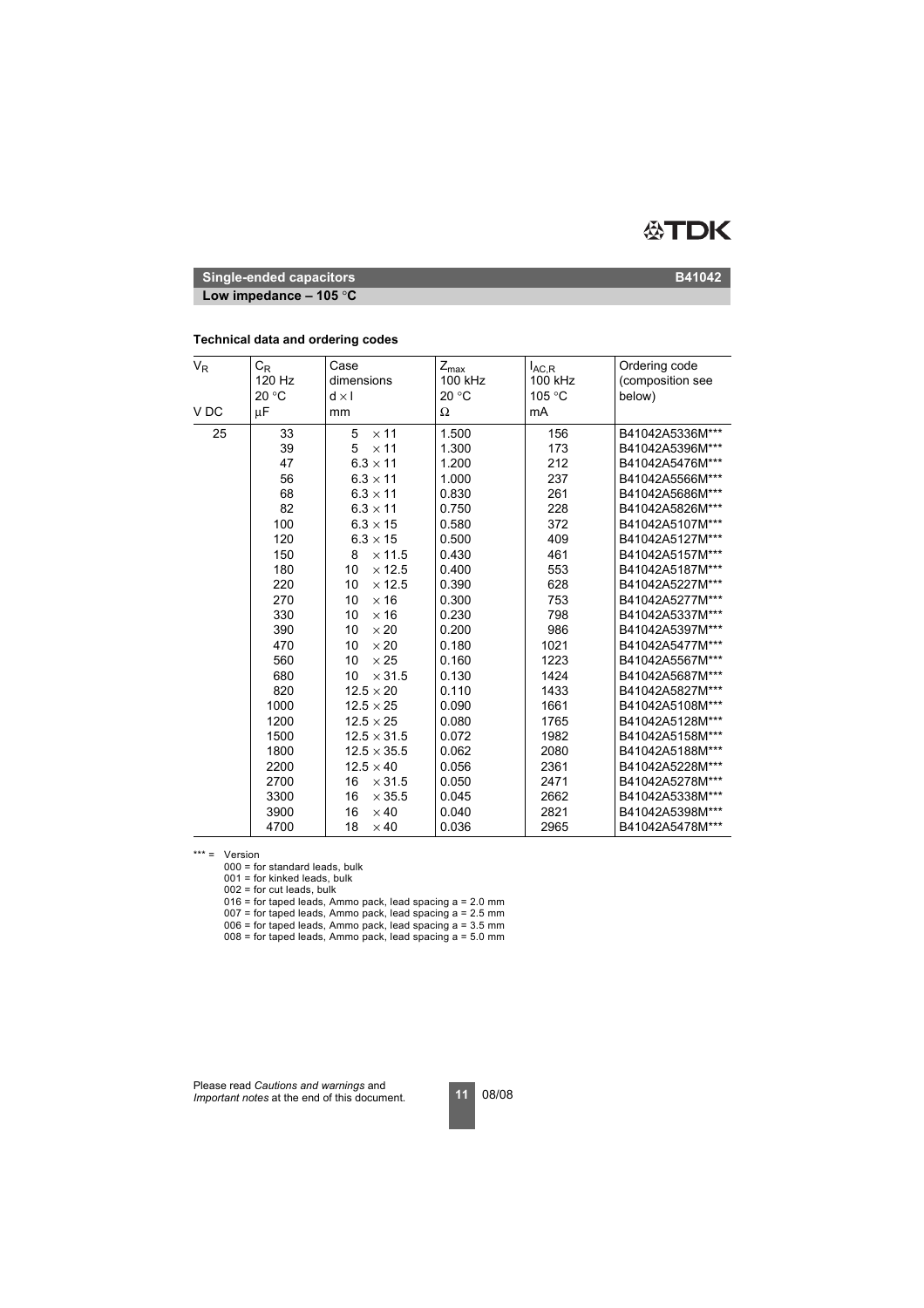

**Low impedance – 105** °**C**

| $V_R$           | $\mathtt{C_{R}}$<br>120 Hz<br>20 °C | Case<br>dimensions<br>$d \times l$ | $Z_{\text{max}}$<br>100 kHz<br>20 °C | $I_{AC,R}$<br>100 kHz<br>105 °C | Ordering code<br>(composition see<br>below) |
|-----------------|-------------------------------------|------------------------------------|--------------------------------------|---------------------------------|---------------------------------------------|
| V <sub>DC</sub> | $\mu$ F                             | mm                                 | Ω                                    | mA                              |                                             |
| 35              | 22                                  | 5<br>$\times$ 11                   | 1.500                                | 161                             | B41042A7226M***                             |
|                 | 27                                  | 5<br>$\times$ 11                   | 1.300                                | 182                             | B41042A7276M***                             |
|                 | 33                                  | $6.3 \times 11$                    | 1.200                                | 227                             | B41042A7336M***                             |
|                 | 39                                  | $6.3 \times 11$                    | 0.830                                | 246                             | B41042A7396M***                             |
|                 | 47                                  | $6.3 \times 11$                    | 0.720                                | 271                             | B41042A7476M***                             |
|                 | 56                                  | $6.3 \times 11$                    | 0.520                                | 298                             | B41042A7566M***                             |
|                 | 68                                  | $6.3 \times 15$                    | 0.470                                | 372                             | B41042A7686M***                             |
|                 | 82                                  | $6.3 \times 15$                    | 0.420                                | 418                             | B41042A7826M***                             |
|                 | 100                                 | $\times$ 11.5<br>8                 | 0.390                                | 463                             | B41042A7107M***                             |
|                 | 120                                 | 10<br>$\times$ 12.5                | 0.340                                | 551                             | B41042A7127M***                             |
|                 | 150                                 | 10<br>$\times$ 12.5                | 0.300                                | 599                             | B41042A7157M***                             |
|                 | 180                                 | $\times$ 16<br>10                  | 0.260                                | 731                             | B41042A7187M***                             |
|                 | 220                                 | 10<br>$\times$ 16                  | 0.230                                | 796                             | B41042A7227M***                             |
|                 | 270                                 | 10<br>$\times 20$                  | 0.210                                | 986                             | B41042A7277M***                             |
|                 | 330                                 | 10<br>$\times 20$                  | 0.180                                | 1061                            | B41042A7337M***                             |
|                 | 390                                 | 10<br>$\times 25$                  | 0.150                                | 1222                            | B41042A7397M***                             |
|                 | 470                                 | 10<br>$\times$ 31.5                | 0.120                                | 1423                            | B41042A7477M***                             |
|                 | 560                                 | $12.5 \times 20$                   | 0.100                                | 1431                            | B41042A7567M***                             |
|                 | 680                                 | $12.5 \times 25$                   | 0.085                                | 1663                            | B41042A7687M***                             |
|                 | 820                                 | $12.5 \times 25$                   | 0.075                                | 1765                            | B41042A7827M***                             |
|                 | 1000                                | $12.5 \times 31.5$                 | 0.068                                | 1982                            | B41042A7108M***                             |
|                 | 1200                                | $12.5 \times 35.5$                 | 0.062                                | 2184                            | B41042A7128M***                             |
|                 | 1500                                | $12.5 \times 40$                   | 0.056                                | 2362                            | B41042A7158M***                             |
|                 | 1800                                | 16<br>$\times$ 31.5                | 0.050                                | 2475                            | B41042A7188M***                             |
|                 | 2200                                | 16<br>$\times$ 35.5                | 0.045                                | 2684                            | B41042A7228M***                             |
|                 | 2700                                | 16<br>$\times$ 40                  | 0.040                                | 2903                            | B41042A7278M***                             |
|                 | 3300                                | 18<br>$\times$ 40                  | 0.036                                | 3041                            | B41042A7338M***                             |

#### **Technical data and ordering codes**

\*\*\* = Version

000 = for standard leads, bulk

 $001$  = for kinked leads, bulk

002 = for cut leads, bulk

016 = for taped leads, Ammo pack, lead spacing a = 2.0 mm

 $007$  = for taped leads, Ammo pack, lead spacing a = 2.5 mm

006 = for taped leads, Ammo pack, lead spacing a = 3.5 mm  $008$  = for taped leads, Ammo pack, lead spacing  $a = 5.0$  mm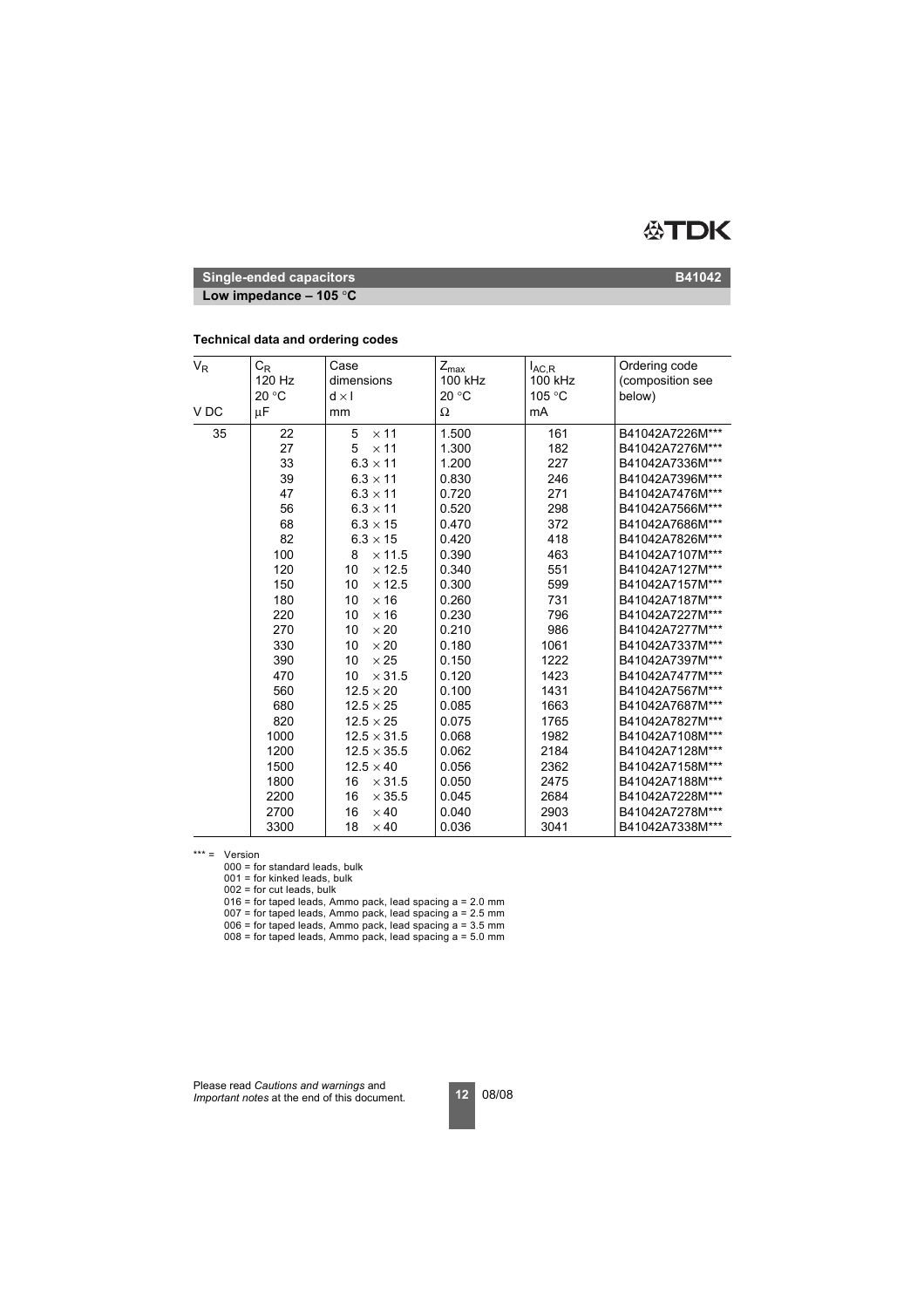

**Low impedance – 105** °**C**

#### **Technical data and ordering codes**

| $\mathsf{V}_{\mathsf{R}}$ | $C_R$<br>120 Hz<br>20 °C | Case<br>dimensions<br>$d \times I$ | $Z_{\text{max}}$<br>100 kHz<br>20 °C | $I_{AC,R}$<br>100 kHz<br>105 °C | Ordering code<br>(composition see<br>below) |
|---------------------------|--------------------------|------------------------------------|--------------------------------------|---------------------------------|---------------------------------------------|
| V <sub>DC</sub>           | μF                       | mm                                 | Ω                                    | mA                              |                                             |
| 50                        | 0.47                     | 5<br>$\times$ 11                   | 7.000                                | 23                              | B41042A6474M***                             |
|                           | 0.68                     | 5<br>$\times$ 11                   | 6.000                                | 29                              | B41042A6684M***                             |
|                           | 1.0                      | 5<br>$\times$ 11                   | 4.900                                | 37                              | B41042A6105M***                             |
|                           | 1.5                      | 5<br>$\times$ 11                   | 4.600                                | 47                              | B41042A6155M***                             |
|                           | 2.2                      | 5<br>$\times$ 11                   | 4.200                                | 57                              | B41042A6225M***                             |
|                           | 3.3                      | 5<br>$\times$ 11                   | 3.900                                | 68                              | B41042A6335M***                             |
|                           | 4.7                      | 5<br>$\times$ 11                   | 3.600                                | 82                              | B41042A6475M***                             |
|                           | 6.8                      | 5<br>$\times$ 11                   | 3.200                                | 93                              | B41042A6685M***                             |
|                           | 10                       | 5<br>$\times$ 11                   | 2.700                                | 116                             | B41042A6106M***                             |
|                           | 12                       | 5<br>$\times$ 11                   | 2.500                                | 127                             | B41042A6126M***                             |
|                           | 15                       | 5<br>$\times$ 11                   | 2.300                                | 148                             | B41042A6156M***                             |
|                           | 18                       | 5<br>$\times$ 11                   | 2.100                                | 157                             | B41042A6186M***                             |
|                           | 22                       | $6.3 \times 11$                    | 1.900                                | 196                             | B41042A6226M***                             |
|                           | 27                       | $6.3 \times 11$                    | 1.500                                | 216                             | B41042A6276M***                             |
|                           | 33                       | $6.3 \times 11$                    | 1.100                                | 241                             | B41042A6336M***                             |
|                           | 39                       | $6.3 \times 11$                    | 1.000                                | 263                             | B41042A6396M***                             |
|                           | 47                       | $6.3 \times 15$                    | 0.900                                | 332                             | B41042A6476M***                             |
|                           | 56                       | $6.3 \times 15$                    | 0.800                                | 361                             | B41042A6566M***                             |
|                           | 68                       | $\times$ 11.5<br>8                 | 0.700                                | 415                             | B41042A6686M***                             |
|                           | 82                       | 10<br>$\times$ 12.5                | 0.600                                | 501                             | B41042A6826M***                             |
|                           | 100                      | 10<br>$\times$ 16                  | 0.500                                | 623                             | B41042A6107M***                             |
|                           | 120                      | 10<br>$\times$ 16                  | 0.420                                | 675                             | B41042A6127M***                             |
|                           | 150                      | $\times 20$<br>10                  | 0.350                                | 821                             | B41042A6157M***                             |
|                           | 180                      | $\times 20$<br>10                  | 0.310                                | 893                             | B41042A6187M***                             |
|                           | 220                      | 10<br>$\times 25$                  | 0.270                                | 1045                            | B41042A6227M***                             |
|                           | 270                      | $\times$ 31.5<br>10                | 0.220                                | 1203                            | B41042A6277M***                             |
|                           | 330                      | $\times$ 31.5<br>10                | 0.180                                | 1305                            | B41042A6337M***                             |
|                           | 390                      | $12.5 \times 25$                   | 0.150                                | 1441                            | B41042A6397M***                             |
|                           | 470                      | $12.5 \times 25$                   | 0.120                                | 1506                            | B41042A6477M***                             |
|                           | 560                      | $12.5 \times 31.5$                 | 0.110                                | 1682                            | B41042A6567M***                             |
|                           | 680                      | $12.5 \times 35.5$                 | 0.094                                | 1853                            | B41042A6687M***                             |

\*\*\* = Version

000 = for standard leads, bulk

 $001$  = for kinked leads, bulk

 $002$  = for cut leads, bulk

 $016$  = for taped leads, Ammo pack, lead spacing a = 2.0 mm

007 = for taped leads, Ammo pack, lead spacing a = 2.5 mm

 $006$  = for taped leads, Ammo pack, lead spacing  $a = 3.5$  mm

 $008 =$  for taped leads, Ammo pack, lead spacing  $a = 5.0$  mm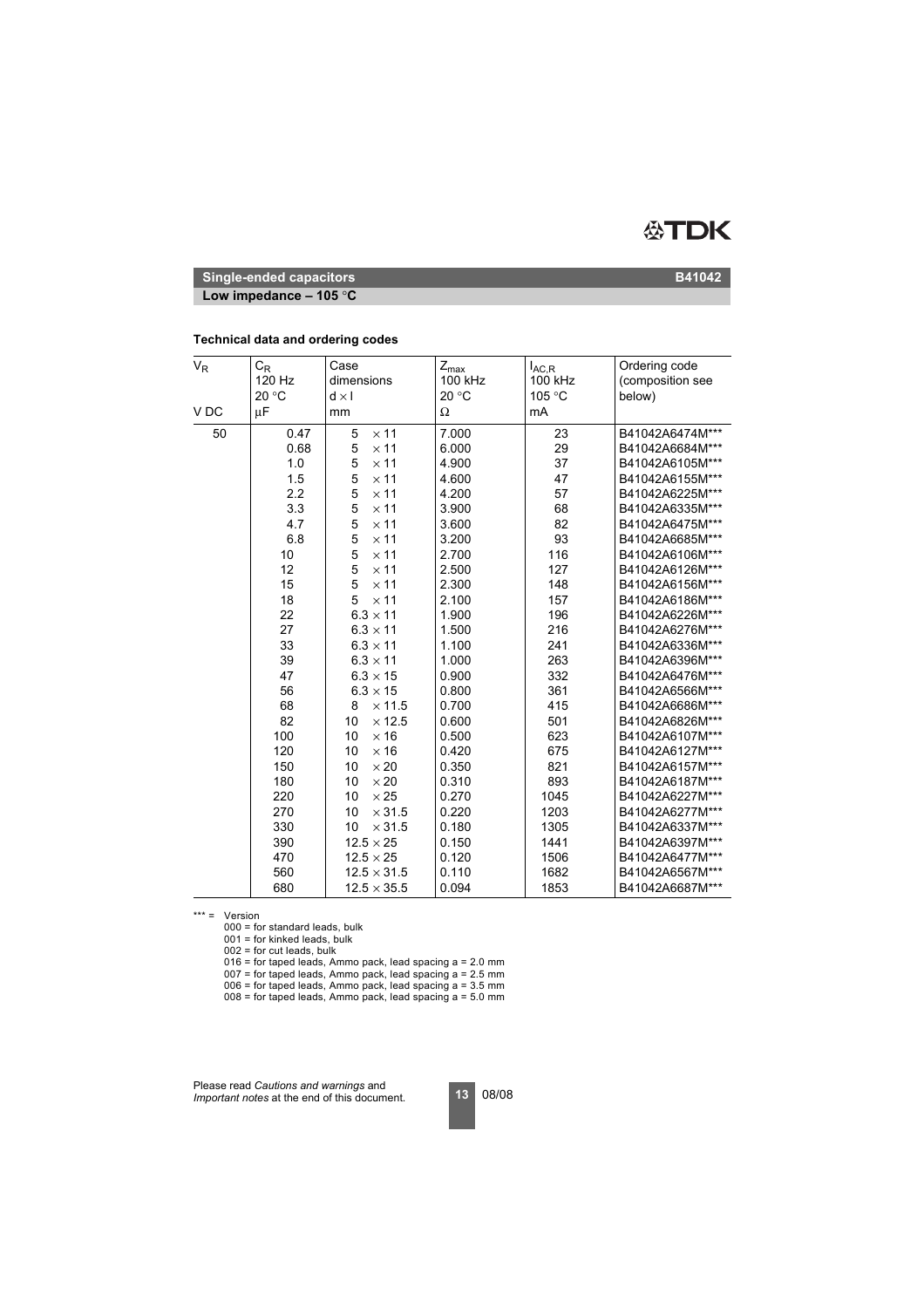

**Low impedance – 105** °**C**

#### **Technical data and ordering codes**

| $V_R$<br>V <sub>DC</sub> | $C_{\mathsf{R}}$<br>120 Hz<br>20 °C<br>μF | Case<br>dimensions<br>$d \times I$<br>mm                       | $Z_{\sf max}$<br>100 kHz<br>20 °C<br>Ω | $I_{AC,R}$<br>100 kHz<br>105 °C<br>mA | Ordering code<br>(composition see<br>below)           |
|--------------------------|-------------------------------------------|----------------------------------------------------------------|----------------------------------------|---------------------------------------|-------------------------------------------------------|
|                          |                                           |                                                                |                                        |                                       |                                                       |
| 50                       | 820<br>1000<br>1200                       | $12.5 \times 40$<br>$\times$ 31.5<br>16<br>16<br>$\times$ 35.5 | 0.088<br>0.076<br>0.072                | 2017<br>2123<br>2264                  | B41042A6827M***<br>B41042A6108M***<br>B41042A6128M*** |
|                          | 1500                                      | 16<br>$\times$ 40                                              | 0.065                                  | 2411                                  | B41042A6158M***                                       |
|                          | 1800                                      | 18<br>$\times$ 35.5                                            | 0.058                                  | 2463                                  | B41042A6188M***                                       |
|                          | 2200                                      | 18<br>$\times$ 40                                              | 0.050                                  | 2562                                  | B41042A6228M***                                       |
| 63                       | 10<br>12                                  | 5<br>$\times$ 11<br>$\times$ 11<br>5                           | 3.600<br>3.200                         | 136<br>147                            | B41042A8106M***<br>B41042A8126M***                    |
|                          | 15                                        | $6.3 \times 11$                                                | 2.800                                  | 185                                   | B41042A8156M***                                       |
|                          | 18                                        | $6.3 \times 11$                                                | 2.400                                  | 199                                   | B41042A8186M***                                       |
|                          | 22                                        | $6.3 \times 11$                                                | 2.100                                  | 217                                   | B41042A8226M***                                       |
|                          | 27                                        | $6.3 \times 11$                                                | 1.900                                  | 242                                   | B41042A8276M***                                       |
|                          | 33                                        | $6.3 \times 15$                                                | 1.700                                  | 306                                   | B41042A8336M***                                       |
|                          | 39                                        | $6.3 \times 15$                                                | 1.500                                  | 332                                   | B41042A8396M***                                       |
|                          | 47                                        | $\times$ 11.5<br>8                                             | 1.200                                  | 367                                   | B41042A8476M***                                       |
|                          | 56                                        | 10<br>$\times$ 12.5                                            | 1.100                                  | 451                                   | B41042A8566M***                                       |
|                          | 68                                        | 10<br>$\times$ 12.5                                            | 0.900                                  | 503                                   | B41042A8686M***                                       |
|                          | 82                                        | 10<br>$\times$ 16                                              | 0.800                                  | 605                                   | B41042A8826M***                                       |
|                          | 100                                       | 10<br>$\times 20$                                              | 0.650                                  | 751                                   | B41042A8107M***                                       |
|                          | 120                                       | 10<br>$\times 20$                                              | 0.580                                  | 823                                   | B41042A8127M***                                       |
|                          | 150                                       | 10<br>$\times 25$                                              | 0.520                                  | 954                                   | B41042A8157M***                                       |
|                          | 180                                       | 10<br>$\times$ 31.5                                            | 0.420                                  | 1113                                  | B41042A8187M***                                       |
|                          | 220                                       | $12.5 \times 20$                                               | 0.320                                  | 1142                                  | B41042A8227M***                                       |
|                          | 270                                       | $12.5 \times 25$                                               | 0.280                                  | 1345                                  | B41042A8277M***                                       |
|                          | 330                                       | $12.5 \times 25$                                               | 0.220                                  | 1421                                  | B41042A8337M***                                       |
|                          | 390                                       | $12.5 \times 31.5$                                             | 0.190                                  | 1623                                  | B41042A8397M***                                       |
|                          | 470                                       | $12.5 \times 35.5$                                             | 0.160                                  | 1785                                  | B41042A8477M***                                       |
|                          | 560                                       | $12.5 \times 40$                                               | 0.140                                  | 1952                                  | B41042A8567M***                                       |
|                          | 680                                       | $\times$ 31.5<br>16                                            | 0.120                                  | 2053                                  | B41042A8687M***                                       |
|                          | 820                                       | 16<br>$\times$ 35.5                                            | 0.110                                  | 2223                                  | B41042A8827M***                                       |
|                          | 1000                                      | 16<br>$\times$ 40                                              | 0.098                                  | 2374                                  | B41042A8108M***                                       |
|                          | 1200                                      | 18<br>$\times$ 40                                              | 0.088                                  | 2511                                  | B41042A8128M***                                       |

\*\*\* = Version

000 = for standard leads, bulk

001 = for kinked leads, bulk

002 = for cut leads, bulk

016 = for taped leads, Ammo pack, lead spacing a = 2.0 mm

 $007$  = for taped leads, Ammo pack, lead spacing a = 2.5 mm

- $006$  = for taped leads, Ammo pack, lead spacing  $a = 3.5$  mm
- $008$  = for taped leads, Ammo pack, lead spacing  $a = 5.0$  mm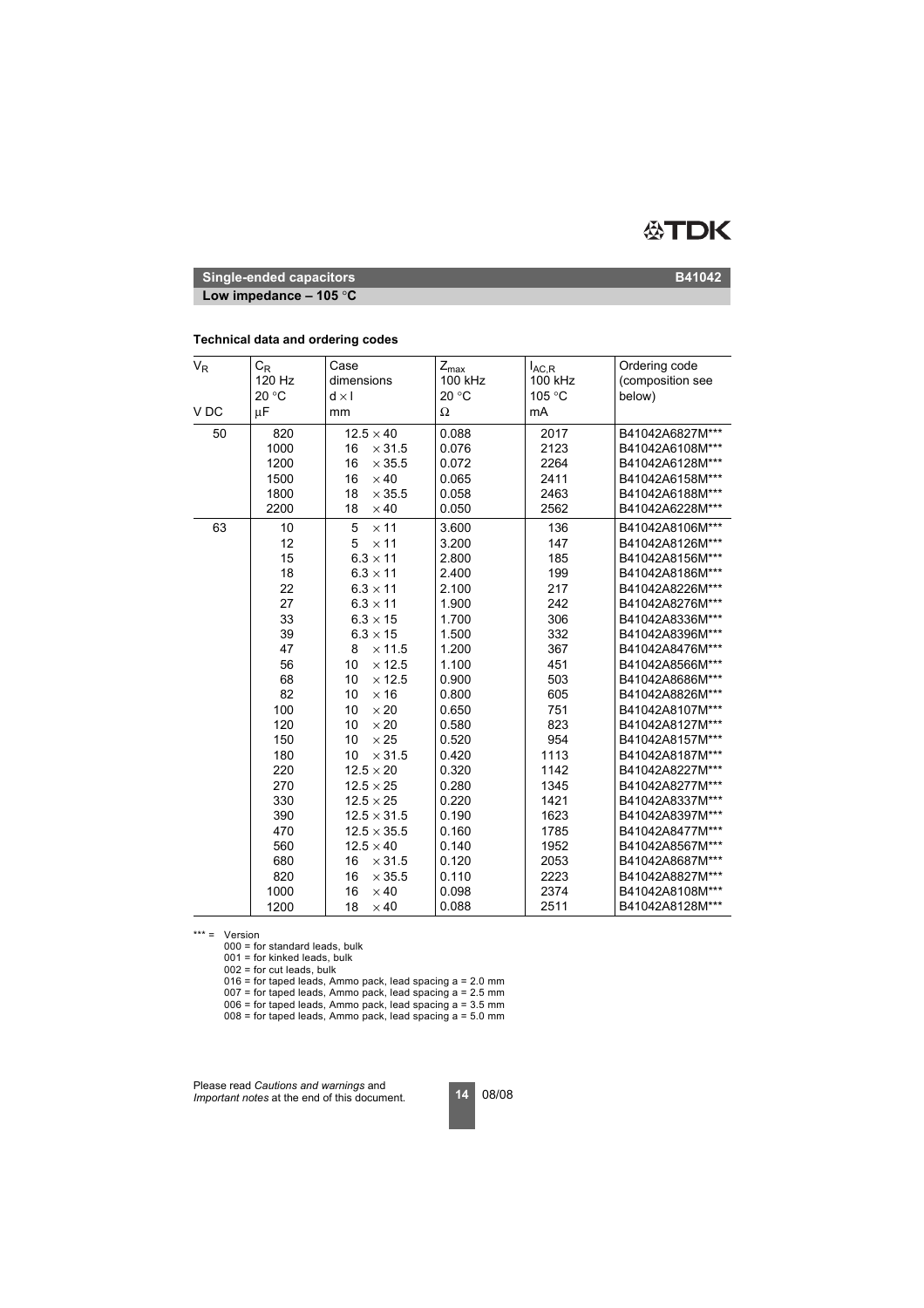

**Low impedance – 105** °**C**

#### **Technical data and ordering codes**

| $V_R$           | $C_{R}$<br>120 Hz<br>20 °C | Case<br>dimensions<br>$d \times I$ | $Z_{\text{max}}$<br>100 kHz<br>20 °C | $I_{AC,R}$<br>100 kHz<br>105 °C | Ordering code<br>(composition see<br>below) |
|-----------------|----------------------------|------------------------------------|--------------------------------------|---------------------------------|---------------------------------------------|
| V <sub>DC</sub> | μF                         | mm                                 | Ω                                    | mA                              |                                             |
| 80              | 4.7                        | 5<br>$\times$ 11                   | 8.500                                | 92                              | B41042A0475M***                             |
|                 | 6.8                        | 5<br>$\times$ 11                   | 5.500                                | 111                             | B41042A0685M***                             |
|                 | 10                         | $6.3 \times 11$                    | 3.800                                | 152                             | B41042A0106M***                             |
|                 | 12                         | $6.3 \times 11$                    | 3.400                                | 164                             | B41042A0126M***                             |
|                 | 15                         | $6.3 \times 11$                    | 3.000                                | 189                             | B41042A0156M***                             |
|                 | 18                         | $6.3 \times 11$                    | 2.600                                | 205                             | B41042A0186M***                             |
|                 | 22                         | $6.3 \times 15$                    | 2.200                                | 226                             | B41042A0226M***                             |
|                 | 27                         | $6.3 \times 15$                    | 2.000                                | 256                             | B41042A0276M***                             |
|                 | 33                         | $\times$ 11.5<br>8                 | 1.800                                | 307                             | B41042A0336M***                             |
|                 | 39                         | $\times$ 12.5<br>10                | 1.600                                | 381                             | B41042A0396M***                             |
|                 | 47                         | 10<br>$\times$ 12.5                | 1.300                                | 410                             | B41042A0476M***                             |
|                 | 56                         | $\times$ 16<br>10                  | 1.200                                | 510                             | B41042A0566M***                             |
|                 | 68                         | 10<br>$\times 20$                  | 1.000                                | 636                             | B41042A0686M***                             |
|                 | 82                         | $\times 20$<br>10                  | 0.850                                | 676                             | B41042A0826M***                             |
|                 | 100                        | $\times 25$<br>10                  | 0.700                                | 839                             | B41042A0107M***                             |
|                 | 120                        | 10<br>$\times$ 31.5                | 0.620                                | 1032                            | B41042A0127M***                             |
|                 | 150                        | 10<br>$\times$ 31.5                | 0.550                                | 1070                            | B41042A0157M***                             |
|                 | 180                        | $12.5 \times 25$                   | 0.450                                | 1115                            | B41042A0187M***                             |
|                 | 220                        | $12.5 \times 31.5$                 | 0.350                                | 1433                            | B41042A0227M***                             |
|                 | 270                        | $12.5 \times 31.5$                 | 0.300                                | 1509                            | B41042A0277M***                             |
|                 | 330                        | $12.5 \times 35.5$                 | 0.240                                | 1693                            | B41042A0337M***                             |
|                 | 390                        | $12.5 \times 40$                   | 0.200                                | 1828                            | B41042A0397M***                             |
|                 | 470                        | 16<br>$\times$ 31.5                | 0.170                                | 1902                            | B41042A0477M***                             |
|                 | 560                        | 16<br>$\times$ 35.5                | 0.150                                | 2080                            | B41042A0567M***                             |
|                 | 680                        | 16<br>$\times$ 40                  | 0.130                                | 2313                            | B41042A0687M***                             |
|                 | 820                        | 18<br>$\times$ 35.5                | 0.120                                | 2357                            | B41042A0827M***                             |
|                 | 1000                       | 18<br>$\times$ 40                  | 0.100                                | 2518                            | B41042A0108M***                             |

\*\*\* = Version

000 = for standard leads, bulk

 $001$  = for kinked leads, bulk

002 = for cut leads, bulk

016 = for taped leads, Ammo pack, lead spacing a = 2.0 mm

 $007$  = for taped leads, Ammo pack, lead spacing a = 2.5 mm

006 = for taped leads, Ammo pack, lead spacing a = 3.5 mm

 $008$  = for taped leads, Ammo pack, lead spacing  $a = 5.0$  mm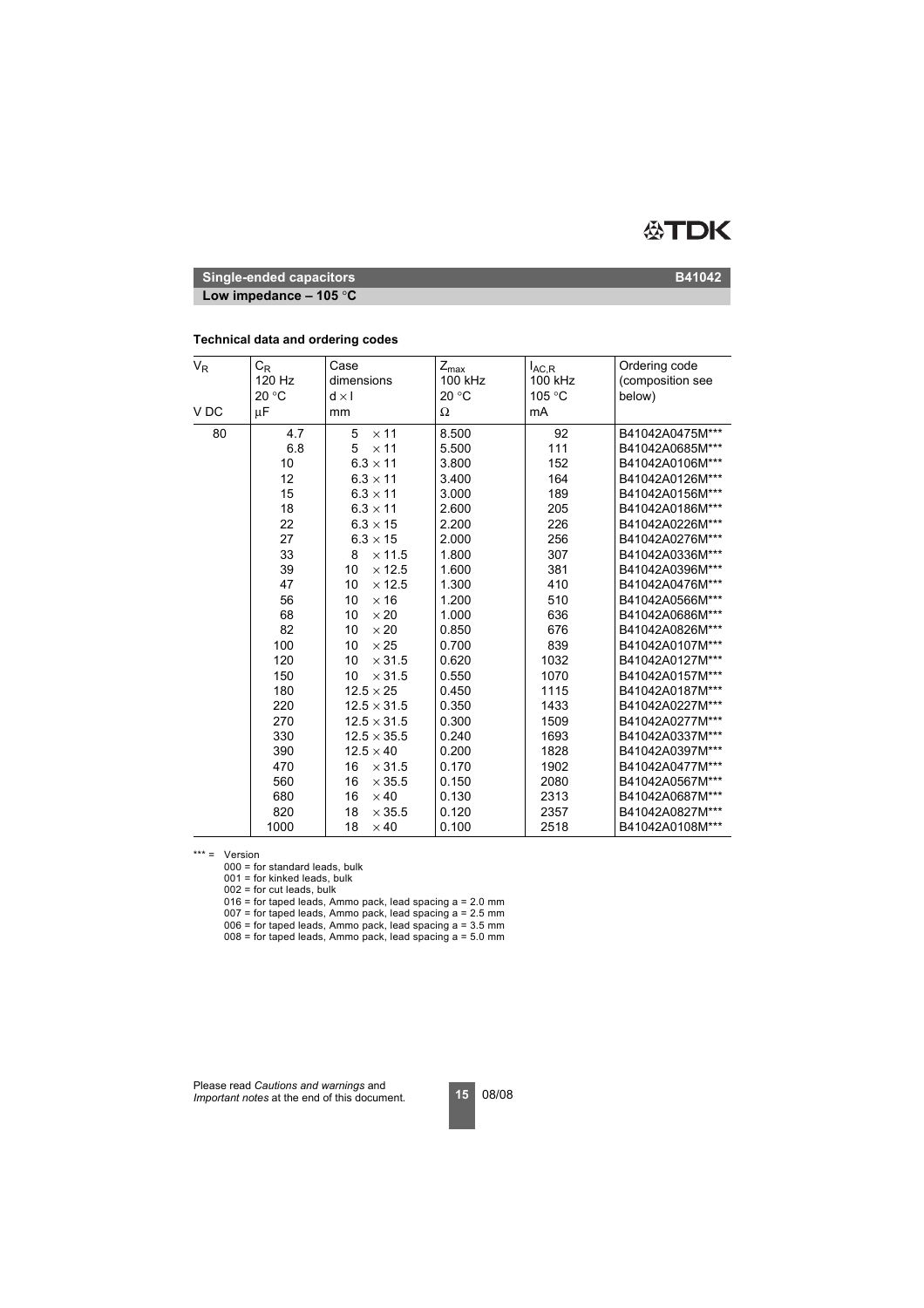

**Taping, packing and lead configurations Taping, packing and lead configurations**

## **Taping, packing and lead configurations of single-ended capacitors**

Single-ended capacitors are available taped in Ammo pack from diameter 4 to 10 mm as follows:

## Lead spacing 2.0 mm ( $\varnothing$  d = 4 ... 5 mm)

Last 3 digits of ordering code: 016



#### **Dimensions in mm**

| Ød         |        | H                       | W | $W_0$            | $W_1$     | W <sub>2</sub> | . P                                         | $P_0$ |                      |  | Δh                                               | $D_0$ |
|------------|--------|-------------------------|---|------------------|-----------|----------------|---------------------------------------------|-------|----------------------|--|--------------------------------------------------|-------|
| $45$   2.0 |        | $18.5$ 18.0             |   | $\overline{7.0}$ | l 9.0     | 3.0            |                                             |       | $12.7$ 12.7 5.10 1.0 |  |                                                  | 4.0   |
|            | $-0.2$ | $\pm 0.75 \pm 0.5$ min. |   |                  | $\pm 0.5$ |                | $\text{max.}$ $\pm 1.0$ $\pm 0.3$ $\pm 0.7$ |       |                      |  | $\frac{1}{2}$ max. $\pm 0.2$ $\pm 1.0$ $\pm 0.2$ |       |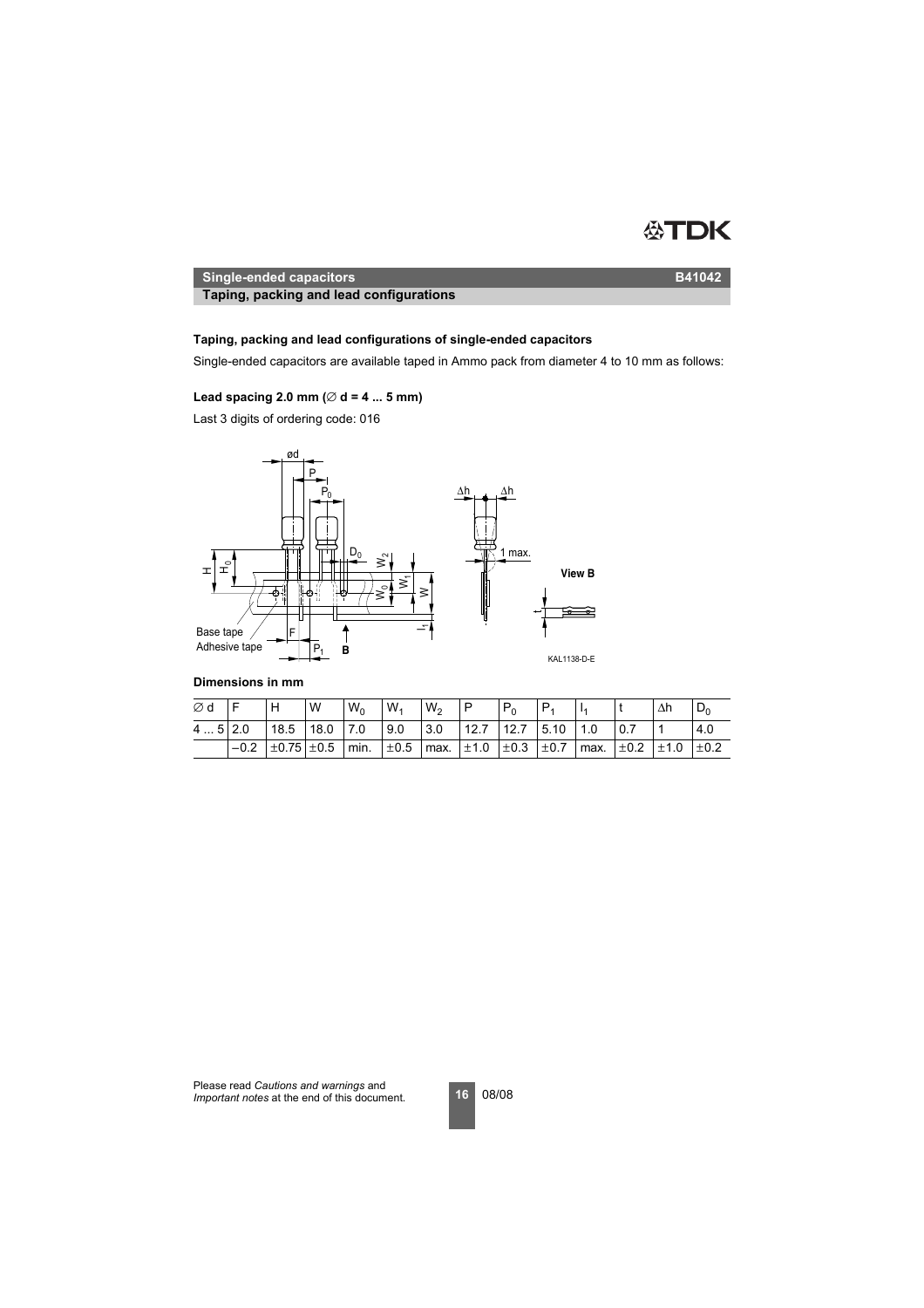# **ATDK**

## **Single-ended capacitors B41042**

## **Taping, packing and lead configurations**

## **Lead spacing 2.5 mm (**∅ **d = 4 ... 6.3 mm)**

Last 3 digits of ordering code: 007



## **Dimensions in mm**

| Ød                                                                                                                                                                                                               |                                                                                                                                 | $H_0$ | W | $W_0$ | $W_1$ | $W_2$ | $P_{0}$ |  |  |     |
|------------------------------------------------------------------------------------------------------------------------------------------------------------------------------------------------------------------|---------------------------------------------------------------------------------------------------------------------------------|-------|---|-------|-------|-------|---------|--|--|-----|
| 46.3                                                                                                                                                                                                             | $\vert 2.5 \vert 18.5 \vert 16.0 \vert 18.0 \vert 7.0 \vert 9.0 \vert 3.0 \vert 12.7 \vert 12.7 \vert 5.10 \vert 1.0 \vert 0.7$ |       |   |       |       |       |         |  |  | 4.0 |
| Tolerance $\vert -0.2 \vert \pm 0.75 \vert \pm 0.5 \vert \pm 0.5 \vert$ min. $\vert \pm 0.5 \vert$ max. $\vert \pm 1.0 \vert \pm 0.3 \vert \pm 0.7 \vert$ max. $\vert \pm 0.2 \vert \pm 1.0 \vert \pm 0.2 \vert$ |                                                                                                                                 |       |   |       |       |       |         |  |  |     |

## Lead spacing  $3.5$  mm ( $\varnothing$  d = 8 mm)

Last 3 digits of ordering code: 006



## **Dimensions in mm**

| Ød        |     | Н                                                                                                              | W    | $W_0$ | $W_1$ | $W_2$ | P                        |  |  | Δh | ⊃   |
|-----------|-----|----------------------------------------------------------------------------------------------------------------|------|-------|-------|-------|--------------------------|--|--|----|-----|
| 8         | 3.5 | 18.5                                                                                                           | 18.0 | 10    | 9.0   | 3.0   | 12.7   12.7   5.10   1.0 |  |  |    | 4.0 |
| Tolerance |     | $\pm 0.5$ $\pm 0.75$ $\pm 0.5$ min. $\pm 0.5$ max. $\pm 1.0$ $\pm 0.3$ $\pm 0.7$ max. $\pm 0.2$ max. $\pm 0.2$ |      |       |       |       |                          |  |  |    |     |

Please read *Cautions and warnings* and *Important notes* at the end of this document.

**17** 08/08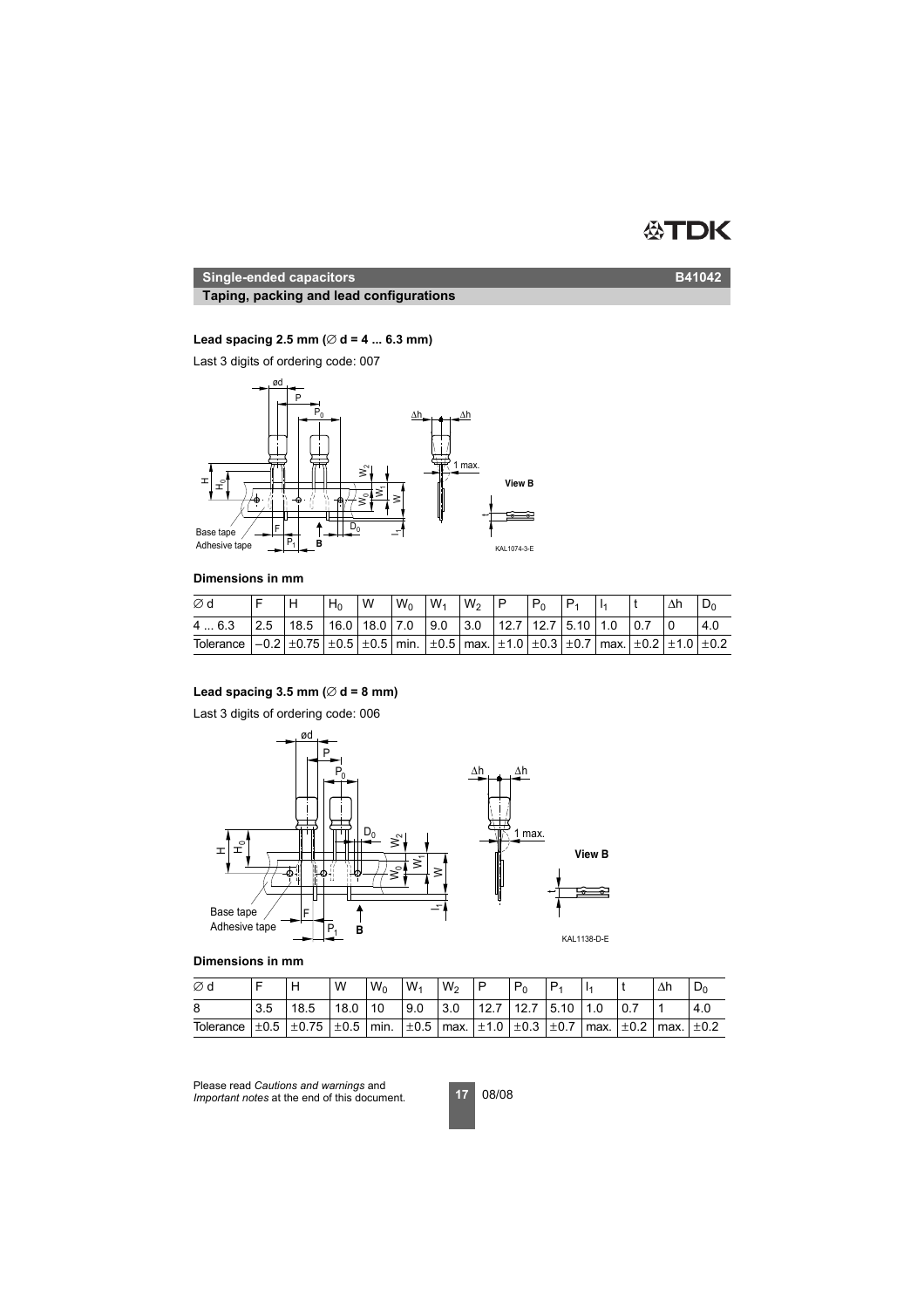#### DK 怂

#### **Single-ended capacitors B41042**

## **Taping, packing and lead configurations**

## **Lead spacing 5.0 mm (**∅ **d = 4 ... 8 mm)**

Last 3 digits of ordering code: 008



#### **Lead spacing 5.0 mm (**∅ **d = 10 mm)**

Last 3 digits of ordering code: 008



## **Dimensions in mm**

| ∅d        |        |                                                                                                                   | $H_0$ | W                         | $W_0$ | $W_1$ | $W_2$ | IP.                        | $P_0$ | IP <sub>1</sub> |        | Λh   | $D_0$ |
|-----------|--------|-------------------------------------------------------------------------------------------------------------------|-------|---------------------------|-------|-------|-------|----------------------------|-------|-----------------|--------|------|-------|
| 4  6.3    | 50     | 18.5                                                                                                              | 16    | 18.0 7.0                  |       | 9.0   | 3.0   | $12.7$   12.7   3.85   1.0 |       |                 | 0.6    | 12.0 | 4.0   |
| 8         | 5.0    | 18.5                                                                                                              | 16    | 18.0                      | 10    | 9.0   | 3.0   | $12.7$   12.7   3.85   1.0 |       |                 | 0.6    | 2.0  | 4.0   |
| 10        | 5.0    | $18.5 -$                                                                                                          |       | $18.0$   12.5   9.0   3.0 |       |       |       | $12.7$   12.7   3.85   1.0 |       |                 | 0.6    | 12.0 | 4.0   |
| Tolerance | $-0.2$ | $+0.6$ $\pm$ 0.75 $\pm$ 0.5 $+1.0$ $+1.0$ $\pm$ 0.5 max. $\pm$ 0.5 $\pm$ 0.3 $\pm$ 0.7 max. $+0.3$ max. $\pm$ 0.2 |       | $-0.5$ $-0$               |       |       |       |                            |       |                 | $-0.2$ |      |       |

Taping is available up to dimensions  $d \times l = 10 \times 20$  mm. For  $\varnothing$  12.5, 16 and 18 mm taping is not available.

Please read *Cautions and warnings* and *Important notes* at the end of this document.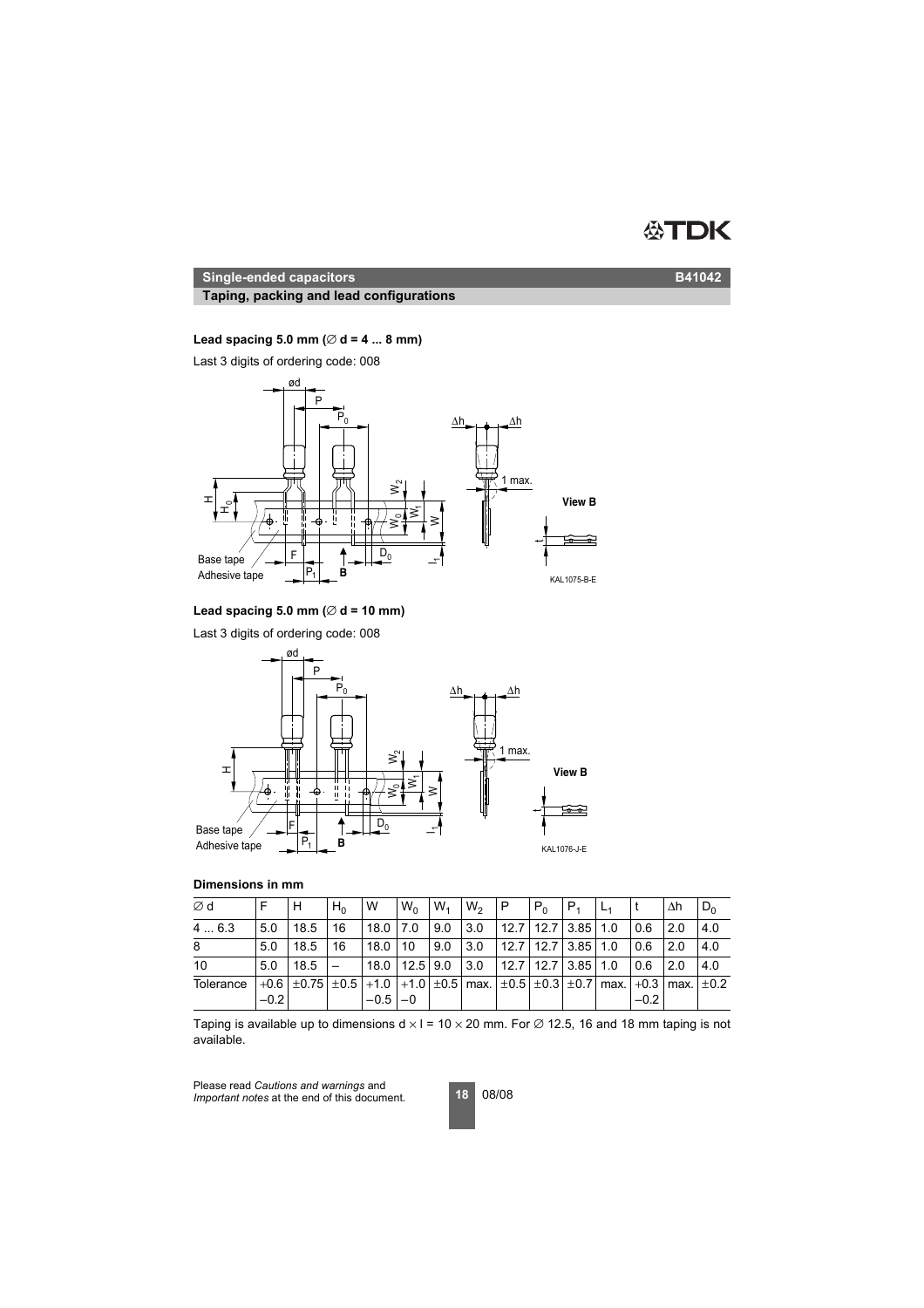#### ÆN ЭK

## **Single-ended capacitors B41042**

**Taping, packing and lead configurations**

## **Kinked or cut leads**

Single-ended capacitors are available with kinked or cut leads. Other lead configurations also available on request.

#### **Kinked leads**

Last 3 digits of ordering code: 001







KAL1084-A

| Case size $d \times l$ (mm) | $a$ (mm) | Case size $d \times l$ (mm) a (mm) |     |
|-----------------------------|----------|------------------------------------|-----|
| $4 \times 7$                | 1.5      | $12.5 \times 16$                   | 5.0 |
| $5 \times 7$                | 2.0      | $12.5 \times 20$                   | 5.0 |
| $5 \times 11$               | 2.0      | $12.5 \times 25$                   | 5.0 |
| $6.3 \times 7$              | 2.5      | $12.5 \times 31.5$                 | 5.0 |
| $6.3 \times 11$             | 2.5      | $12.5 \times 35.5$                 | 5.0 |
| $6.3 \times 15$             | 2.5      | $12.5 \times 40$                   | 5.0 |
| $8 \times 7$                | 3.5      | $16 \times 20$                     | 7.5 |
| $8 \times 11.5$             | 3.5      | $16 \times 25$                     | 7.5 |
| $8 \times 15$               | 3.5      | $16 \times 31.5$                   | 7.5 |
| $8 \times 20$               | 3.5      | $16 \times 35.5$                   | 7.5 |
| $10 \times 12.5$            | 5.0      | $16 \times 40$                     | 7.5 |
| $10 \times 16$              | 5.0      | $18 \times 20$                     | 7.5 |
| $10 \times 20$              | 5.0      | $18 \times 25$                     | 7.5 |
| $10 \times 25$              | 5.0      | $18 \times 31.5$                   | 7.5 |
| $10 \times 31.5$            | 5.0      | $18 \times 35.5$                   | 7.5 |
|                             |          |                                    |     |

| Case size $d \times l$ (mm) a (mm) |     |
|------------------------------------|-----|
| $12.5 \times 16$                   | 5.0 |
| $12.5 \times 20$                   | 5.0 |
| $12.5 \times 25$                   | 5.0 |
| $12.5 \times 31.5$                 | 5.0 |
| $12.5 \times 35.5$                 | 5.0 |
| $12.5 \times 40$                   | 5.0 |
| $16 \times 20$                     | 7.5 |
| $16 \times 25$                     | 7.5 |
| $16 \times 31.5$                   | 7.5 |
| $16 \times 35.5$                   | 7.5 |
| $16 \times 40$                     | 7.5 |
| $18 \times 20$                     | 7.5 |
| $18 \times 25$                     | 7.5 |
| $18 \times 31.5$                   | 7.5 |
| $18 \times 35.5$                   | 7.5 |
| $18 \times 40$                     | 7.5 |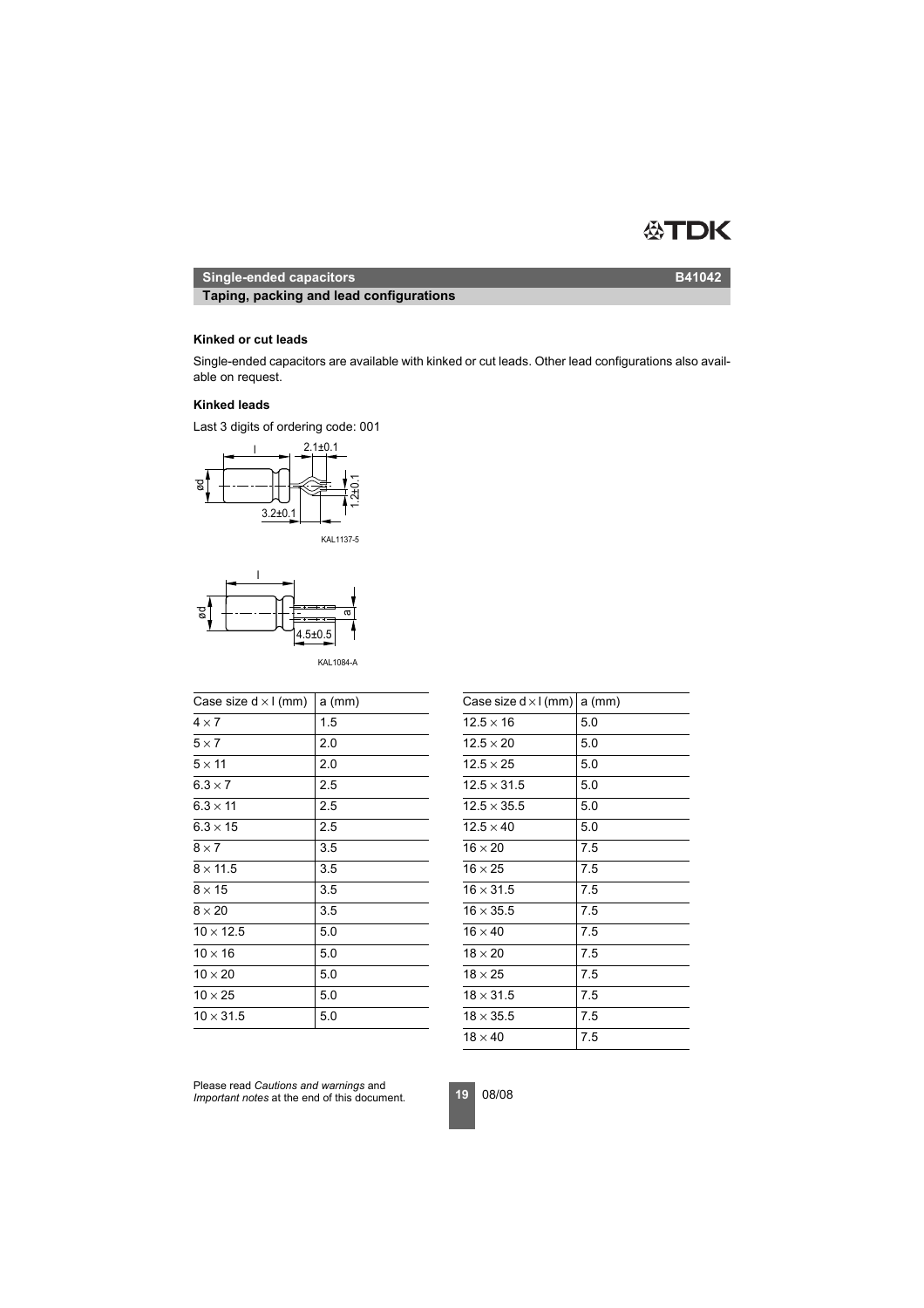# **ATDK**

# **Single-ended capacitors B41042**

## **Taping, packing and lead configurations**

#### **Cut leads**

Last 3 digits of ordering code: 002



KAL1086-R

| Case size $d \times l$ (mm) | $a$ (mm) | Case size $d \times l$ (mm) a (mm) |     |
|-----------------------------|----------|------------------------------------|-----|
| $4 \times 7$                | 1.5      | $12.5 \times 16$                   | 5.0 |
| $5 \times 7$                | 2.0      | $12.5 \times 20$                   | 5.0 |
| $5 \times 11$               | 2.0      | $12.5 \times 25$                   | 5.0 |
| $6.3 \times 7$              | 2.5      | $12.5 \times 31.5$                 | 5.0 |
| $6.3 \times 11$             | 2.5      | $12.5 \times 35.5$                 | 5.0 |
| $6.3 \times 15$             | 2.5      | $12.5 \times 40$                   | 5.0 |
| $8 \times 7$                | 3.5      | $16 \times 20$                     | 7.5 |
| $8 \times 11.5$             | 3.5      | $16 \times 25$                     | 7.5 |
| $8 \times 15$               | 3.5      | $16 \times 31.5$                   | 7.5 |
| $8 \times 20$               | 5.0      | $16 \times 35.5$                   | 7.5 |
| $10 \times 12.5$            | 5.0      | $16 \times 40$                     | 7.5 |
| $10 \times 16$              | 5.0      | $18 \times 20$                     | 7.5 |
| $10 \times 20$              | 5.0      | $18 \times 25$                     | 7.5 |
| $10 \times 25$              | 5.0      | $18 \times 31.5$                   | 7.5 |
| $10 \times 31.5$            | 5.0      | $18 \times 35.5$                   | 7.5 |
|                             |          |                                    |     |

| Case size $d \times l$ (mm) | $a$ (mm) |
|-----------------------------|----------|
| $12.5 \times 16$            | 5.0      |
| $12.5 \times 20$            | 5.0      |
| $12.5 \times 25$            | 5.0      |
| $12.5 \times 31.5$          | 5.0      |
| $12.5 \times 35.5$          | 5.0      |
| $12.5 \times 40$            | 5.0      |
| $16 \times 20$              | 7.5      |
| $16 \times 25$              | 7.5      |
| $16 \times 31.5$            | 7.5      |
| $16 \times 35.5$            | 7.5      |
| $16 \times 40$              | 7.5      |
| $18 \times 20$              | 7.5      |
| $18 \times 25$              | 7.5      |
| $18 \times 31.5$            | 7.5      |
| $18 \times 35.5$            | 7.5      |
| $18 \times 40$              | 7.5      |
|                             |          |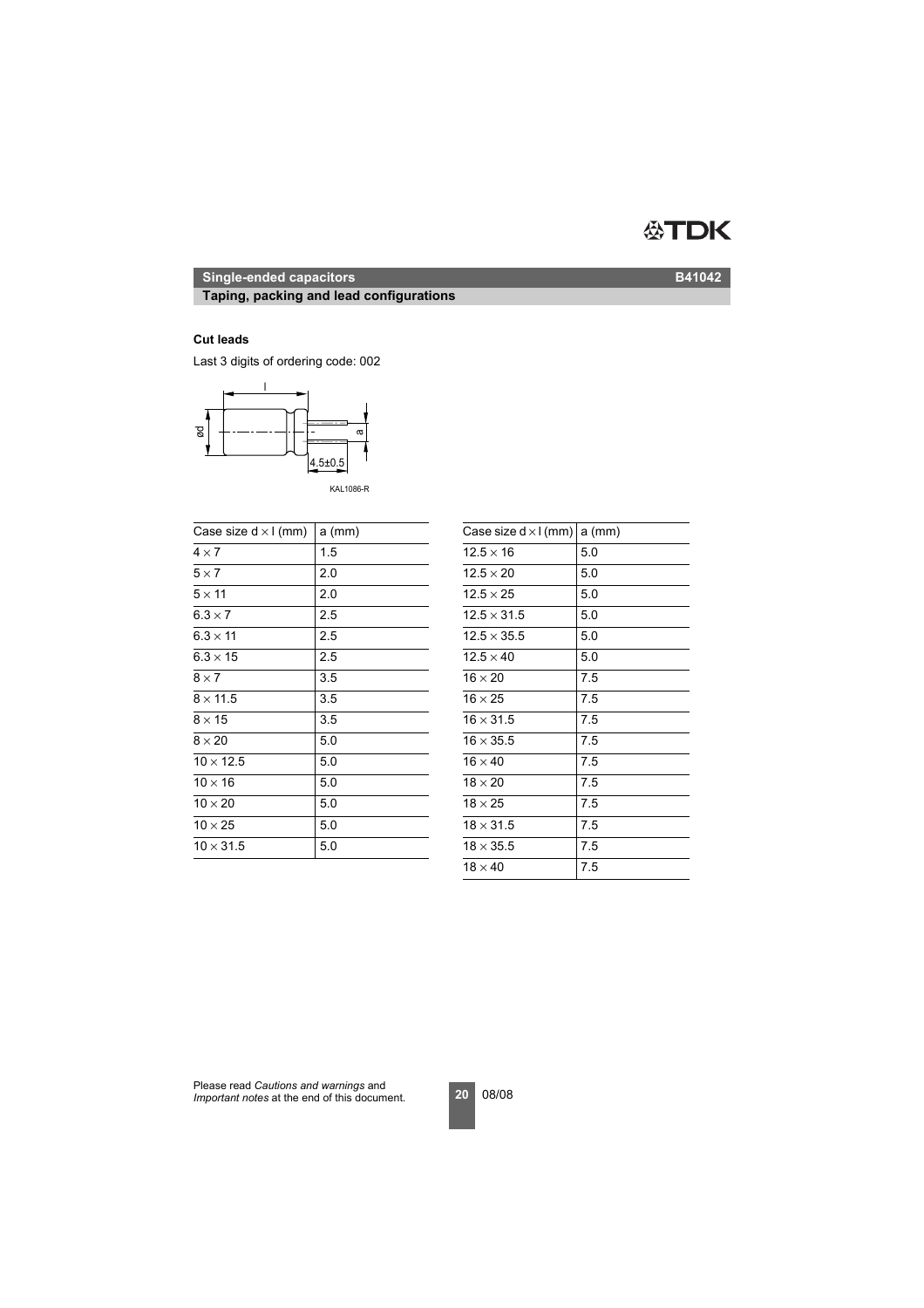

**Cautions and warnings**

#### **General**

Also see "Important notes" on page 23.

- 1 Aluminum electrolytic capacitors have a bi-polar structure. This is marked on the body of the capacitor. A capacitor must not be mounted with reversed polarity. The application of an AC or reverse voltage may cause a short circuit or damage the capacitor. Bi-polar capacitors must not be used in AC applications, where the polarity may be reversed in the circuits or is unknown.
- 2 The DC voltage applied to the capacitor terminal must not exceed its rated operating voltage, as this will result in a rapid increase of the leakage current and may damage the capacitor. It is recommended to operate the capacitor at 70–80% of its rated voltage to optimize its service life.
- 3 The ripple current applied to the capacitor must be within the permitted range. An excessive ripple current leads to impaired electrical properties and may damage the capacitor. Note that the sum of the peak values of the ripple voltage and the DC operating voltage must not exceed the rated DC voltage.
- 4 Capacitors must be used within their permitted range of operating temperature. Operation at room temperature optimizes their service life.
- 5 Capacitors with case diameter ≥8 mm are equipped with a safety vent. In capacitors fitted with a lead or soldering lug, the safety vent is usually located at the base of the case. It needs sufficient space around it to operate optimally. The following dimensions are recommended: for case diameter  $d = 8$  to 16 mm, more than 2 mm; for  $d = 18$  to 35 mm, more than 3 mm; and for  $d = 42$  mm or more, more than 5 mm.
- 6 Capacitors should not be mounted with the safety vent face down on the board. Do not locate any wire or copper trace near the safety vent. Do not reverse the voltage, as this may result in excess pressure and the leakage of electrolyte.
- 7 Gas is released through the safety vent when the pressure inside the capacitor is too high. A gaseous liquid around the safety vent does not indicate a leakage of electrolyte.
- 8 The capacitor should be stored under conditions of normal temperature and in a non-acid, non-alkali environment of normal humidity. Exposure to high temperatures, for example under direct sunlight, will reduce its operating life. If the capacitor is stored in an environment containing acids or alkalis, the solderability of the leads may be affected.
- 9 The leakage current of an aluminum electrolytic capacitor may increase after a long period of storage. After such storage, the capacitor must be aged by applying the rated operating voltage for 6–8 hours before use.
- 10 Manual soldering:
	- a Soldering must be performed within the specified conditions. Bit temperature: 350 °C; application time of soldering iron: 3 seconds.
	- b Ensure that the soldering iron does not touch any part of the capacitor body.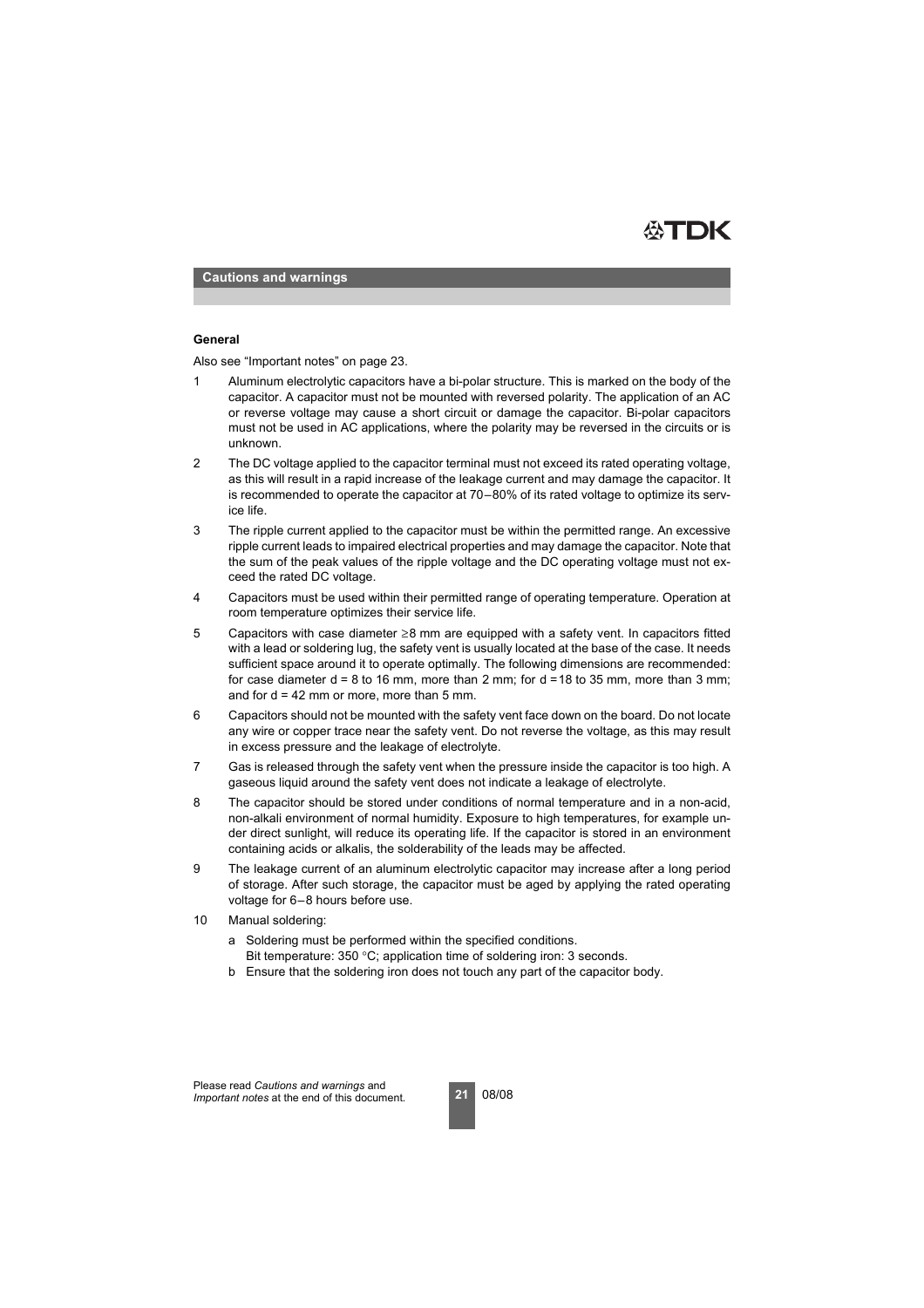

#### **Cautions and warnings**

- 11 Do not apply excessive force to the leads and terminals. Do not move the capacitor after soldering it onto the PC board and do not carry the PC board by gripping the capacitor. Observe the following rules to prevent undue stress to the capacitor:
	- a Do not tilt or bend the capacitor after soldering.
	- b Ensure that the terminal spacing matches the corresponding hole spacing on the PC board.
- 12 The aluminum case is not insulated from the cathode. Do not place a conductor under the aluminum capacitors on the PC board as this may cause a short circuit. The case and top of capacitors used in switched mode power supplies have a high-voltage-resistant heat shrink sleeve to ensure safe usage.
- 13 The leads of capacitors with a case diameter exceeding 14 mm cannot be used for fixing.